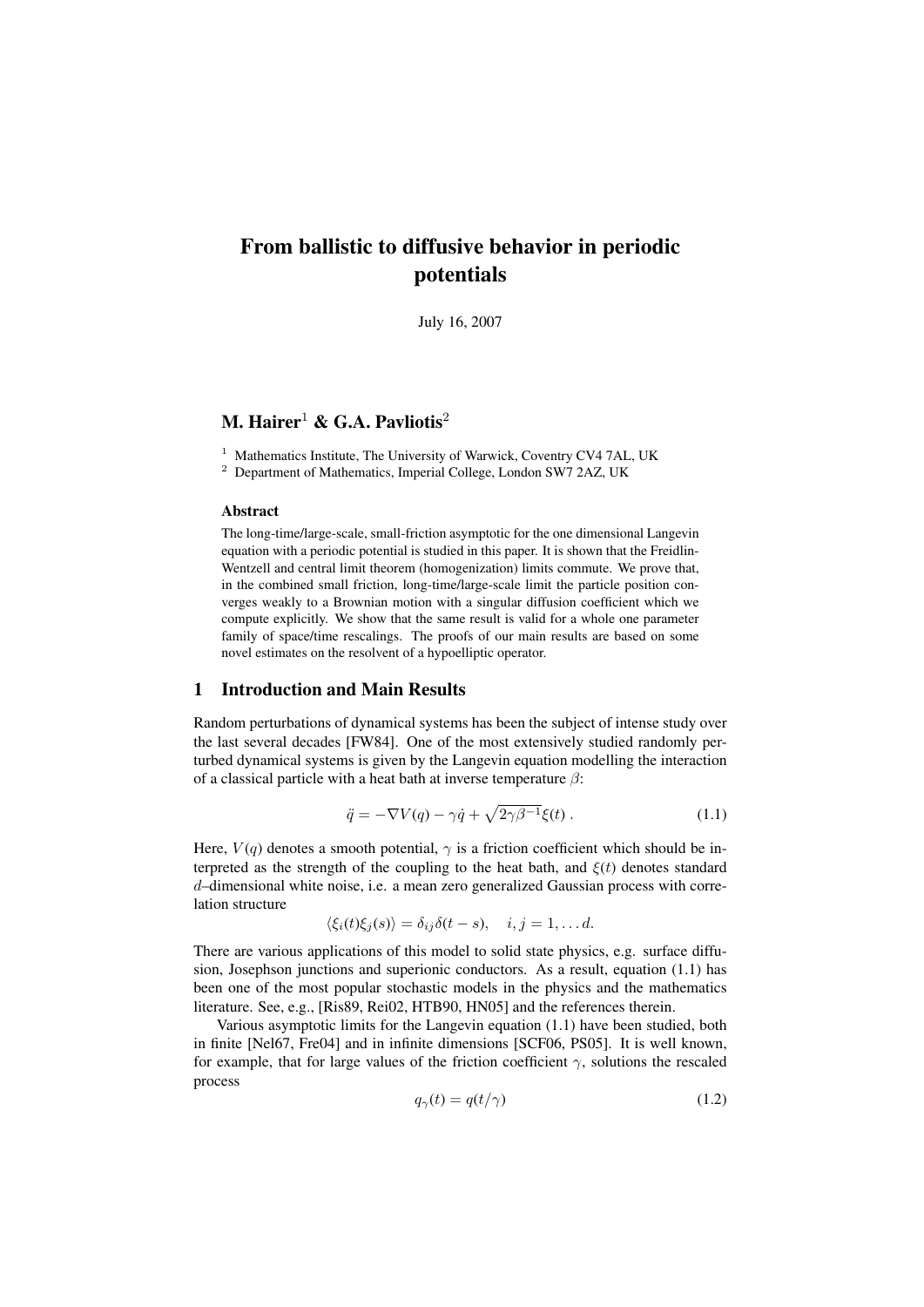converges to the solution of the Smoluchowski equation

$$
\gamma \dot{z} = -\nabla V(z) + \sqrt{2\gamma \beta^{-1}} \xi(t). \tag{1.3}
$$

This is usually called the *Kramers to Smoluchowski* limit.

Clearly, in the limit as the friction coefficient converges to zero, and for fixed finite time intervals, we retrieve the deterministic dynamics which is governed by the Hamiltonian system

$$
\ddot{q} = -\nabla V(q).
$$

The small  $\gamma$ , large-time asymptotic is much more interesting and was originally studied by Freidlin and Wentzell [FW84, FW94]. It was shown in these references that, for  $d = 1$ , and under appropriate assumptions on the potential, the Hamiltonian of the rescaled process

$$
q^{\gamma} = \gamma q(t/\gamma), \tag{1.4}
$$

converges weakly, in the limit as  $\gamma \to 0$ , to a diffusion process on a graph. This result was obtained for one dimensional Langevin equations with periodic potentials–the problem we study in this paper–in [FW99]. From this limit theorem one can infer the limiting behavior of the rescaled particle position, which actually converges to a non-Markovian process; see Corollary 2.2 and Remark 2.3 in this paper. Results similar to those of the Freidlin-Wentzell theory were obtained in [Sow03, Sow05] using singular perturbation theory.

On the other hand, when the potential is either periodic or random, and for fixed  $\gamma > 0$ , the long time behavior of solutions to (1.1) is described by an effective Brownian motion. Indeed, the rescaled particle position

$$
q^{\varepsilon}(t) := \varepsilon q(t/\varepsilon^2)
$$
\n(1.5)

converges weakly, in the limit as  $\varepsilon \to 0$ , to a Brownian motion with a nonnegative diffusion coefficient  $D_{\gamma}$ . An expression for the diffusion coefficient can be obtained implicitly via the solution of a suitable Poisson equation [Rod89, HP04, PV85, Oll94, Koz89]. See also Section 3 below.

The above limit theorem for the rescaled process  $q^{\epsilon}(t)$  does not provide us with a complete understanding of the long time asymptotic behavior of (1.1) for two reasons. First, it does not contain any information on the time needed for the process  $q(t)$  to reach the asymptotic diffusive regime, the *diffusive time scale* τ<sub>diff</sub>. Second, it does not provide us with any information on the dependence of the effective diffusion coefficient  $D_{\gamma}$  on the friction coefficient  $\gamma$  and on the inverse temperature  $\beta$ . The large- $\gamma$ /large- $\beta$ regime is the most interesting one from the point of view of applications and it has been studied quite extensively by means of formal asymptotics and numerical experiments, see  $[SLL^{+}04, LSR^{+}04]$  and the references therein. An asymptotic formula for the diffusion coefficient which is valid at small temperatures was obtained rigorously by Kozlov in [Koz89]. The formula obtained in that paper, however, is not valid uniformly in  $\gamma$ , but only for large or intermediate values of the friction coefficient. The purpose of this paper is to study the dependence of the diffusive time scale  $\tau_{\text{diff}}$  and of the effective diffusion coefficient  $D_{\gamma}$  on the friction coefficient, in particular in the limit as  $\gamma$  tends to 0, and to obtain results which are uniform in  $\beta$ . We also derive various results related to the large  $\gamma$  asymptotic.

To get some intuition on the dependence of  $\tau_{\text{diff}}$  and  $D_{\gamma}$  on  $\gamma$ , we calculate numerically  $D_{\gamma}$  for the nonlinear pendulum with dissipation and noise through the formula

$$
D_{\gamma} = \lim_{t \to \infty} \frac{\langle (q(t) - \langle q(t) \rangle)^2 \rangle}{2t},
$$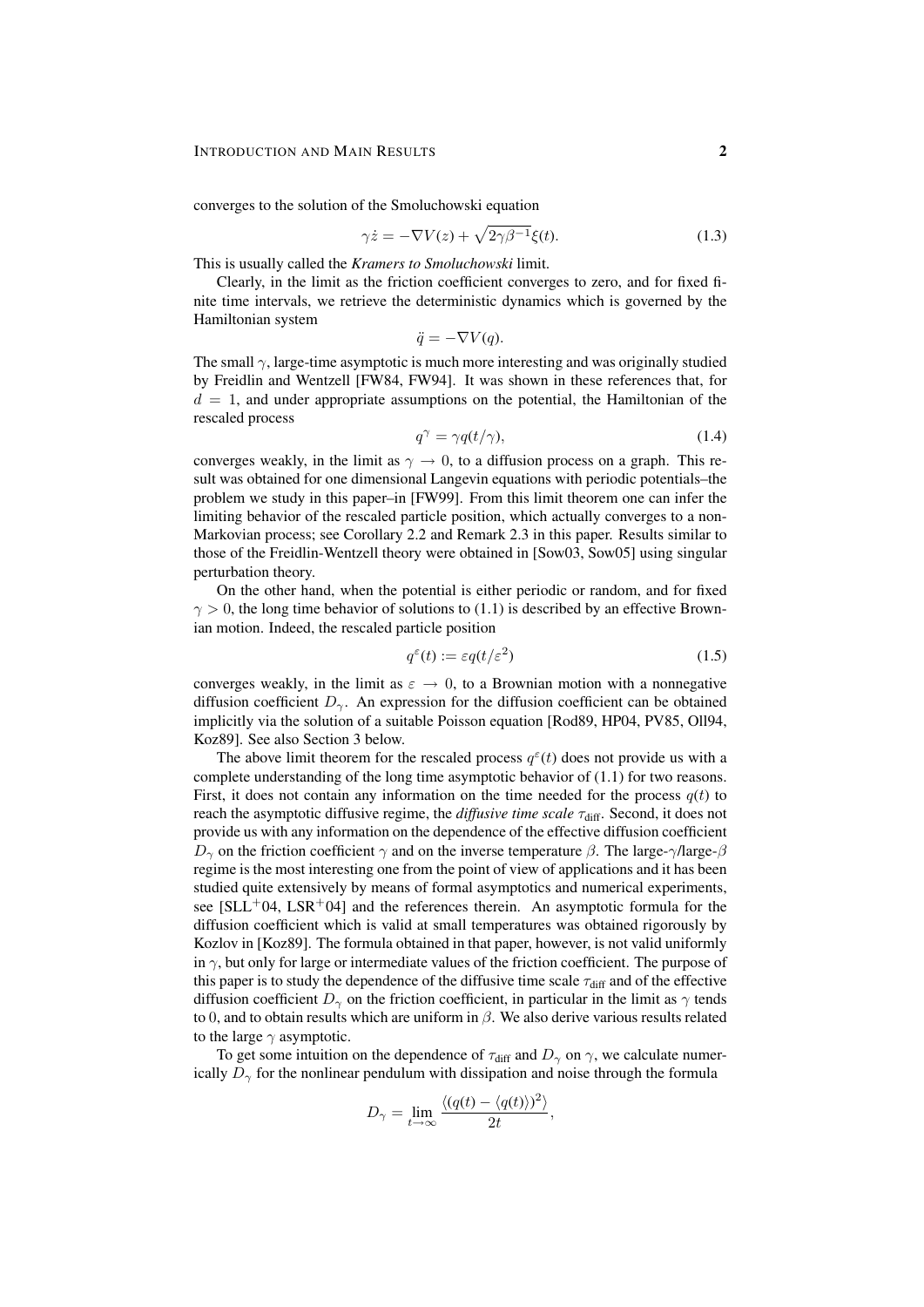

Figure 1: Second moment and effective diffusivity for various values of  $\gamma$ .

where  $\langle \cdot \rangle$  denotes ensemble average. In Figure 1a we plot the second moment of the particle position divided by 2t as a function of time, for various values of the friction coefficient. In Figure 1b we plot the diffusion coefficient as a function of  $\gamma$ . All simulations were performed at a fixed temperature  $\beta^{-1} = 0.1$ . The numerical simulations suggest that

$$
\tau_{\text{diff}} \sim \frac{1}{\gamma}, \qquad \text{for } \gamma \ll 1,
$$
\n(1.6)

and that

$$
D_{\gamma} \sim \frac{1}{\gamma}, \qquad \text{for both } \gamma \ll 1 \text{ and } \gamma \gg 1. \tag{1.7}
$$

The central result of this article is a rigorous justification of the above two (actually three) scaling limits, and the explicit calculation of the prefactors for both the large and the small  $\gamma$  asymptotics of  $D_{\gamma}$ . We will restrict our attention to the one-dimensional case. We study the long time/small  $\gamma$  asymptotic of the one-dimensional Langevin equation

$$
\ddot{q} = -\partial_q V(q) - \gamma \dot{q} + \sqrt{2\gamma \beta^{-1}} \xi(t) \tag{1.8}
$$

when  $V(q)$  is a smooth, *periodic* potential and  $\xi(t)$  is white noise. Our first result can be summarized in the following.

Theorem 1.1. *The Freidlin–Wentzell scaling limit (1.4) and the diffusive scaling limit (1.5) 'commute'. In particular, the rescaled process*

$$
\varepsilon \gamma q(t/(\gamma \varepsilon^2))
$$

*converges weakly, both in the*  $\lim_{\epsilon \to 0} \lim_{\gamma \to 0}$  *limit and the*  $\lim_{\gamma \to 0} \lim_{\epsilon \to 0} \lim_{\epsilon \to 0}$ *Brownian motion with diffusion coefficient* D<sup>∗</sup> *given by formula* (2.8) *below.*

*Furthermore, the Kramers to Smoluchowski scaling limit* (1.2) *and the diffusive scaling limit* (1.5) *also 'commute': the rescaled process*

$$
\varepsilon q(t/(\gamma\varepsilon^2))
$$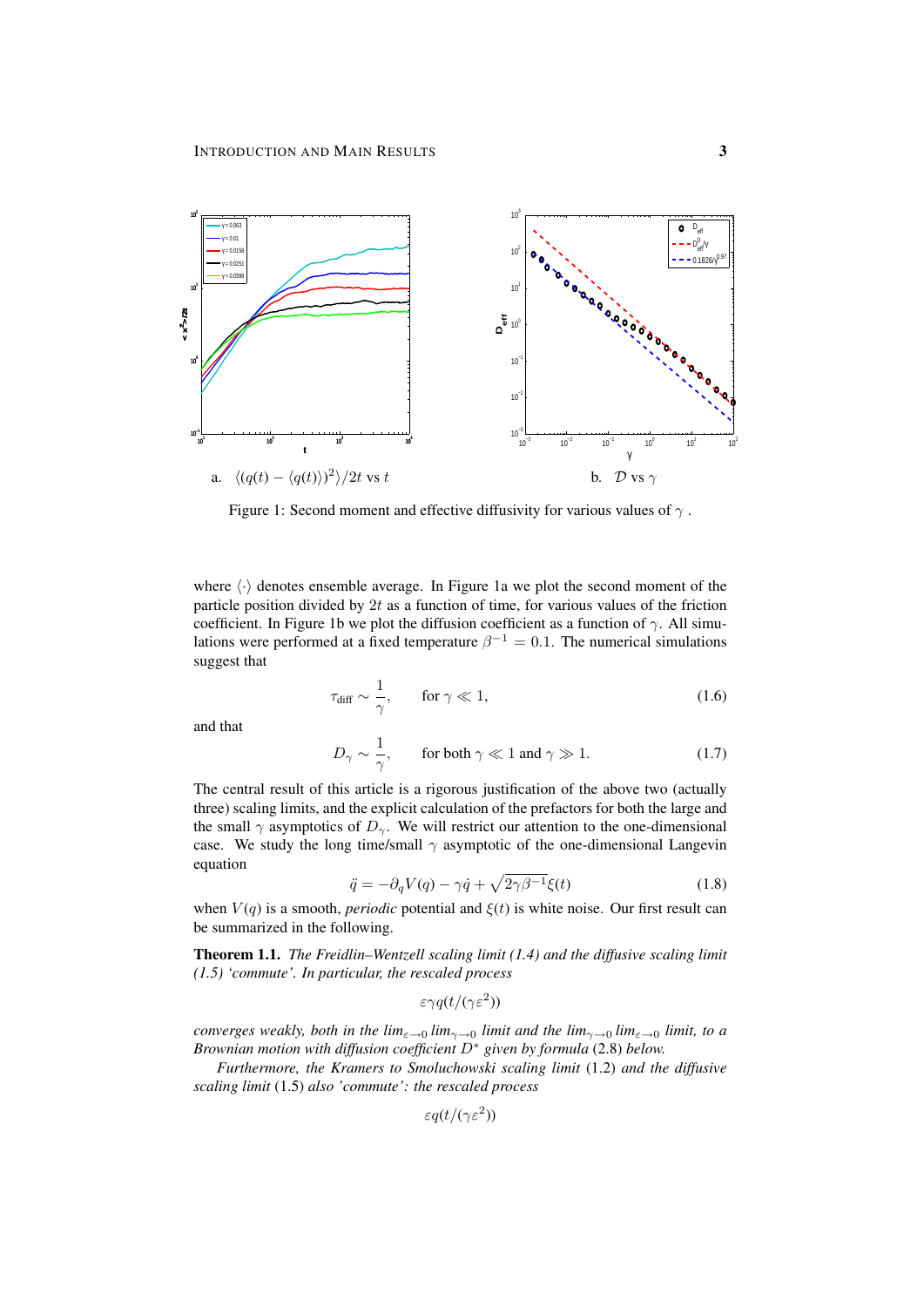*converges weakly, both in the*  $\lim_{\epsilon \to 0} \lim_{\gamma \to \infty}$  *limit and the*  $\lim_{\gamma \to \infty} \lim_{\epsilon \to 0} \lim_{\epsilon \to 0}$ *Brownian motion with diffusion coefficient*  $\overline{D}$  *given by formula* (4.2) *below.* 

The above theorem justifies rigorously the expressions (1.6) and (1.7), for  $\gamma \ll 1$ and  $\gamma \gg 1$ .

Clearly, the above theorem implies that

$$
\lim_{\gamma \to 0} \gamma D_{\gamma} = D^* \quad \text{and} \quad \lim_{\gamma \to \infty} \gamma D_{\gamma} = \bar{D}.
$$

In fact, we can say slightly more: in Section 4, we prove the two-sided bound

$$
\frac{D^*}{\gamma} \le D_{\gamma} \le \frac{\bar{D}}{\gamma} , \qquad \forall \, \gamma \in (0, \infty) .
$$

We also compute the next order correction in the large  $\gamma$  expansion of the diffusion coefficient  $D_{\gamma}$ .

More generally, we are going to study the small- $\gamma$  asymptotic of the rescaled process

$$
q^{\gamma}(t) = \lambda_{\gamma} q(t/\mu_{\gamma})
$$
\n(1.9)

for a suitable one-parameter family of space-time rescalings  $\lambda_{\gamma}$ ,  $\mu_{\gamma}$ . It turns out that the "right" scalings – the ones giving rise to a non-trivial limiting process – are of the form

$$
\lambda_{\gamma} = \gamma^{1+\alpha}, \quad \mu_{\gamma} = \gamma^{1+2\alpha}, \quad \alpha \in [0, \infty). \tag{1.10}
$$

Note that the case  $\alpha = 0$  corresponds to the Freidlin-Wentzell rescaling (1.4), whereas the case  $\alpha = \infty$  corresponds to the diffusive rescaling (1.5). Our second result is the following.

**Theorem 1.2.** Assume that the Markov process  $(q(t), p(t))$  is stationary on  $T \times \mathbf{R}$ . Then *the rescaled process* q γ (t) *defined in* (1.9) *converges weakly to a Brownian motion for every*  $\alpha \in (1/2, +\infty)$ *. The diffusion coefficient coefficient of the limiting Brownian motion is independent of*  $\alpha$  *and is given by* (2.8).

**Remark 1.3.** *We believe that this is the theorem is also true for*  $\alpha \in (0, 1/2)$ *. However, we haven't been able to prove this. See also Remark 1.8 below.*

Remark 1.4. *The stationarity assumption is not necessary and can be replaced with the assumption that the distribution of the initial condition has an* L <sup>2</sup> *density with respect to the Maxwell-Boltzmann distribution*  $\mu(dp\,dq) = Z^{-1}\exp(-\beta H(p,q))\,dp\,dq.$ *For purely technical reasons it seems to be more difficult to obtain the same result for deterministic initial conditions.*

The, perhaps, surprising result is that the diffusion coefficient is *independent of the exponent*  $\alpha$ : as long as we are at length and time scales which are long compared to the Freidlin-Wentzell length and time scales, the particle performs an effective Brownian motion *with the same diffusion coefficient*.

**Remark 1.5.** A similar result holds for the large  $\gamma$  limit: Under the assumption of *stationarity, we have that*

$$
\lim_{\gamma \to \infty} \gamma^{-\alpha} q(t \gamma^{1+2\alpha}) = \sqrt{2\bar{D}} W(t)
$$

*weakly on*  $C([0, T], \mathbf{R})$  *for every*  $\alpha > 0$ *, where*  $\overline{D}$  *is given by formula 4.2 below.*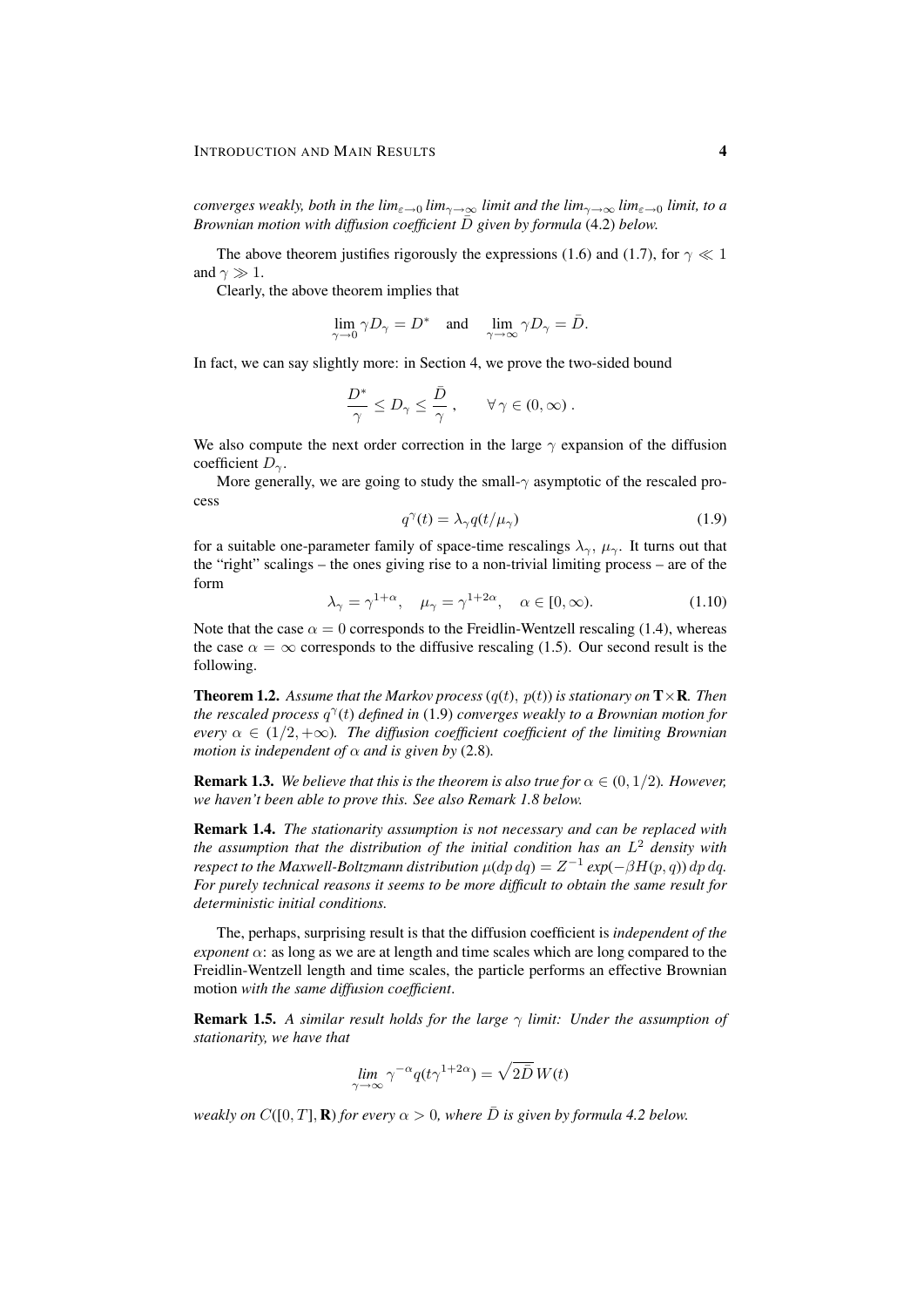Similar scalings to the one considered in (1.9) were considered for the passive tracer dynamics √

$$
\dot{q} = v(q) + \sqrt{2\sigma}\xi, \quad \nabla \cdot v = 0
$$

by Fannjiang in [Fan02]. There it was shown that the diffusive time scale depends crucially on the ergodic properties of the vector field  $v(q)$  on  $\mathbf{T}^d$ . On the contrary, for the problem studied in this paper, the small  $\gamma$  asymptotic of  $\tau_{\text{diff}}$  and D are independent of the specific properties of the potential  $V(q)$ . This is because the Hamiltonian vector field can never generate an ergodic flow on the phase space  $T \times R$  due to the presence of the integral of the energy.

The proofs of Theorems 1.1 and 1.2 are based on a careful analysis of the generator of the Markov process  $(q(t), p(t))$  on  $\mathbf{T} \times \mathbf{R}$ . It turns out to be notationally more convenient to study the the rescaled generator of (1.8)

$$
L_{\gamma} = \frac{1}{\gamma} \mathcal{A} + L_{\text{OU}},\tag{1.11}
$$

on **T** × **R**, where  $A = p\partial_q - V'(q)\partial_p$  is the Liouville operator describing the unperturbed deterministic dynamic and  $L_{\text{OU}} = \beta^{-1} \partial_p^2 - p \partial_p$  is the generator of the Ornstein-Uhlenbeck process describing the interaction with the heat bath.

The main technical results which are needed for the proof of Theorem 1.1 are an estimate on the resolvent of  $L_{\gamma}$ , as well as estimates on derivatives of solutions to Poisson equation of the form  $-L_{\gamma}u = h$ . We obtain an estimate on the semigroup generated by  $L_{\gamma}$  which is independent of  $\gamma$ :

**Theorem 1.6.** *There exist constants* C *and*  $\alpha$  *independent* of  $\gamma$  *such that* 

$$
||e^{L_{\gamma}t}f|| \le Ce^{-\alpha t}||f||,
$$
\n(1.12)

*holds for every*  $t > 0$ , every  $\gamma < 1$ , and every  $f \in L^2(\mu)$  such that  $\int f d\mu = 0$ , where  $\mu(dp\,dq) = Z^{-1}\exp(-\beta H(q,p))\,dp\,dq.$ 

The Poisson equation that we need to analyze is

$$
-L_{\gamma}\varphi_{\gamma} = p. \tag{1.13}
$$

The boundary conditions for this PDE are that the solution in periodic in  $q$  and that it belongs to  $L^2(\mu)$ . Our estimate on derivatives of  $\varphi_{\gamma}$  is uniform in  $\gamma$ :

**Proposition 1.7.** Assume that  $V(q)$  is smooth and let  $\varphi_{\gamma}$  be the solution to (1.13). The *there exists a constant* C *which is independent of* γ *such that*

$$
\|\varphi_{\gamma}\|^{2} + \|\partial_{p}\varphi_{\gamma}\|^{2} + \|\partial_{q}\varphi_{\gamma}\|^{2} + \gamma \left(\|\partial_{p}^{2}\varphi_{\gamma}\|^{2} + \|\partial_{p}\partial_{q}\varphi_{\gamma}\|^{2} + \|\partial_{q}^{2}\varphi_{\gamma}\|^{2}\right) \leq C \,, (1.14)
$$

independently of  $\gamma$ *. Furthermore,*  $\partial_p \varphi_\gamma$  *is an element of*  $L^4(\mu)$  and

$$
\|\partial_p \varphi_\gamma\|_{L^4(\mu)} \le C(1 + \gamma^{-1/4})\,. \tag{1.15}
$$

Remark 1.8. *We believe that estimate 1.15 should actually be uniform in* γ*. However, we haven't been able to prove this. The reason for this is that we obtain (1.15) as a con*sequence of Sobolev embedding, but  $\partial_p^2 \varphi_\gamma$  is not uniformly bounded in any weighted L 2 *space.*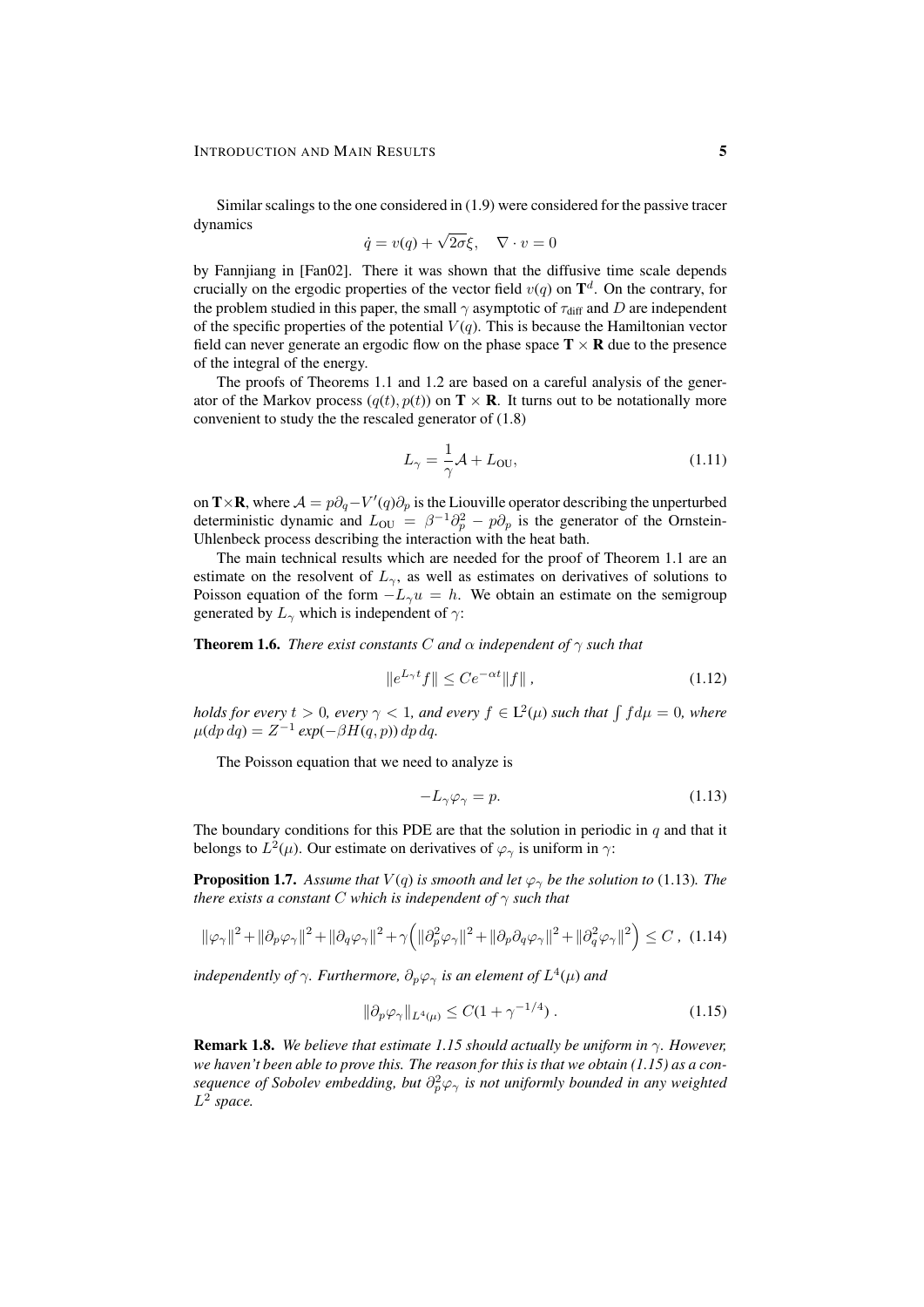The proof of estimates 1.12 and 1.15 is based on the commutator techniques that were developed recently by Villani [Vil06]. Somewhat similar estimates to the ones we prove in this paper were recently derived by Hérau in [Hér07].

The rest of the paper is organized as follows. In Section 2 we analyze the Freidlin-Wentzell scaling (1.4). In Section 3, we then study the diffusive scaling (1.5). In Section 4 we obtain upper and lower bounds on the diffusion coefficient and we study the large  $\gamma$  asymptotic. The intermediate scalings (1.9) for  $\alpha \in (0, +\infty)$  are investigated in Section 5. The necessary estimates on the resolvent of the generator  $L_{\gamma}$  are presented in Section 6.

#### Acknowledgements

The authors would like to thank R. Sowers, E. Vanden Eijnden and A.M. Stuart for useful discussions and comments.

## 2 Critical Scaling: the  $\alpha = 0$  case

Let us rewrite the Langevin equation (1.1) in one space dimension as a first order system:

$$
dq(t) = p(t) dt , \t\t(2.1a)
$$

$$
dp(t) = -\partial_q V(q(t)) dt - \gamma p(t) dt + \sqrt{2\gamma \beta^{-1}} dW , \qquad (2.1b)
$$

where  $V(q)$  is a smooth periodic potential with period 1 and  $W(t)$  is a standard onedimensional Wiener process.

This section is devoted to the study of the critical scaling

$$
q^{\gamma}(t) = \gamma q(t/\gamma) , \qquad (2.2)
$$

which corresponds to the limiting case which is not covered by Theorem 1.2. It turns out that under this scaling,  $q^{\gamma}$  does *not* converge to a Brownian motion, but to a non-Markovian process that will be described in this section.

The behavior at the critical scaling can be understood with the help of the Freidlin-Wentzell theory of averaging for small random perturbations of a Hamiltonian system [FW94, FW98, FW99]. Recall that one can associate to a Hamiltonian system on the symplectic manifold  $\mathcal{M} = \mathbf{T} \times \mathbf{R}$  a graph  $\Gamma$  in such a way that every point in the graph corresponds to a connected component of a level set of  $H$ . Vertices of the graph correspond to level sets containing a critical point of H. See Figure 2 for an example.

We identify points on the graph  $\Gamma$  with elements of  $\mathbf{R} \times \mathbf{Z}$  by ordering the edges of the graph and taking the value of the Hamiltonian as a local coordinate along each edge. We denote by  $\tilde{H}: \mathcal{M} \to \Gamma \approx \mathbf{R} \times \mathbf{Z}$  the 'extended' Hamiltonian which associates each point to its energy, together with the number of the edge to which the corresponding connected component belongs.

Denoting by  $\lambda$  the Lebesgue measure on M, the measure  $\tilde{\lambda} = \tilde{H}^* \lambda$  on  $\Gamma$  then has a density with respect to Lebesgue measure on Γ, which we denote by  $T(z)$ . The notation  $T(z)$  is justified by the fact that it is actually equal to the period of the orbit corresponding to the point z. It is therefore a straightforward exercise to see that

$$
T(z) \approx |\log(z-z_0)|,
$$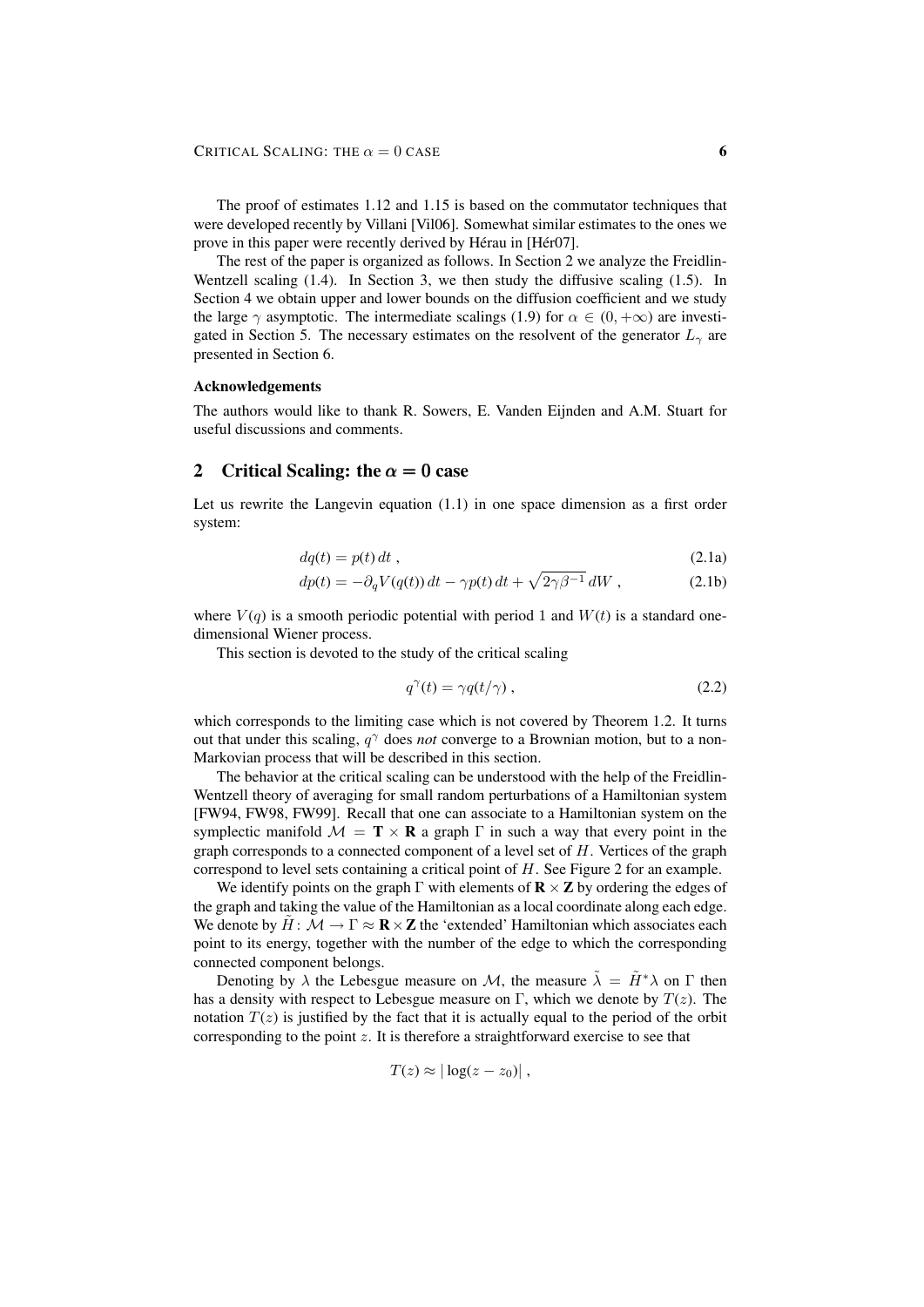

Figure 2: Example of a potential with the orbits of the Hamiltonian flow and the corresponding Freidlin-Wentzell graph Γ.

near the vicinity of a critical orbit  $z_0$  which corresponds to a maximum of the potential. For a point  $z \in \Gamma$ , denote by  $\ell_z$  the measure on  $\tilde{H}^{-1}(z)$  which is such that

$$
\int_{\mathcal{M}} f(x) \,\lambda(dx) = \int_{\Gamma} \int_{\tilde{H}^{-1}(z)} f(x) \,\ell_z(dx) \, dz \;,
$$

for every integrable function  $f : \mathcal{M} \to \mathbf{R}$ . The measure  $\ell_z$  is not a probability measure but has mass  $T(z)$ . With this notation at hand, we define the function

$$
S(z) = \int_{\tilde{H}^{-1}(z)} p^2 \ell_z(dx) ,
$$

where we used the notation  $x = (q, p)$  for elements of M. The function  $S(z)$  has nontrivial limits as  $z$  approaches the vertices of Γ. Note that these limits are in general different for different ways of approaching the same vertex, so that  $S$  is discontinuous on Γ. It is also possible to check [FW84] that S satisfies the relation  $S'(z) = T(z)$  in the interior of the edges.

The main result of [FW99] is then

**Theorem 2.1.** Let  $X^{\gamma}(t)$  be defined by  $X^{\gamma}(t) = (p(t/\gamma), q(t/\gamma))$ , where  $(p, q)$  is a solution to (2.1). Then, the process  $\tilde{H}(X^{\gamma}(t))$  converges weakly to a Markov process Y *on* Γ *whose generator is given by the expression*

$$
Lv(z) = \frac{1}{\beta T(z)} \frac{d}{dz} \left( S(z) \frac{dv(z)}{dz} \right) - \frac{S(z)}{T(z)} \frac{dv(z)}{dz}, \qquad (2.3)
$$

*for* z *in the interior of the edges of* Γ*. The domain of* L *consists of functions* v *such that the above expression is square integrable, and such that at each interior vertex,*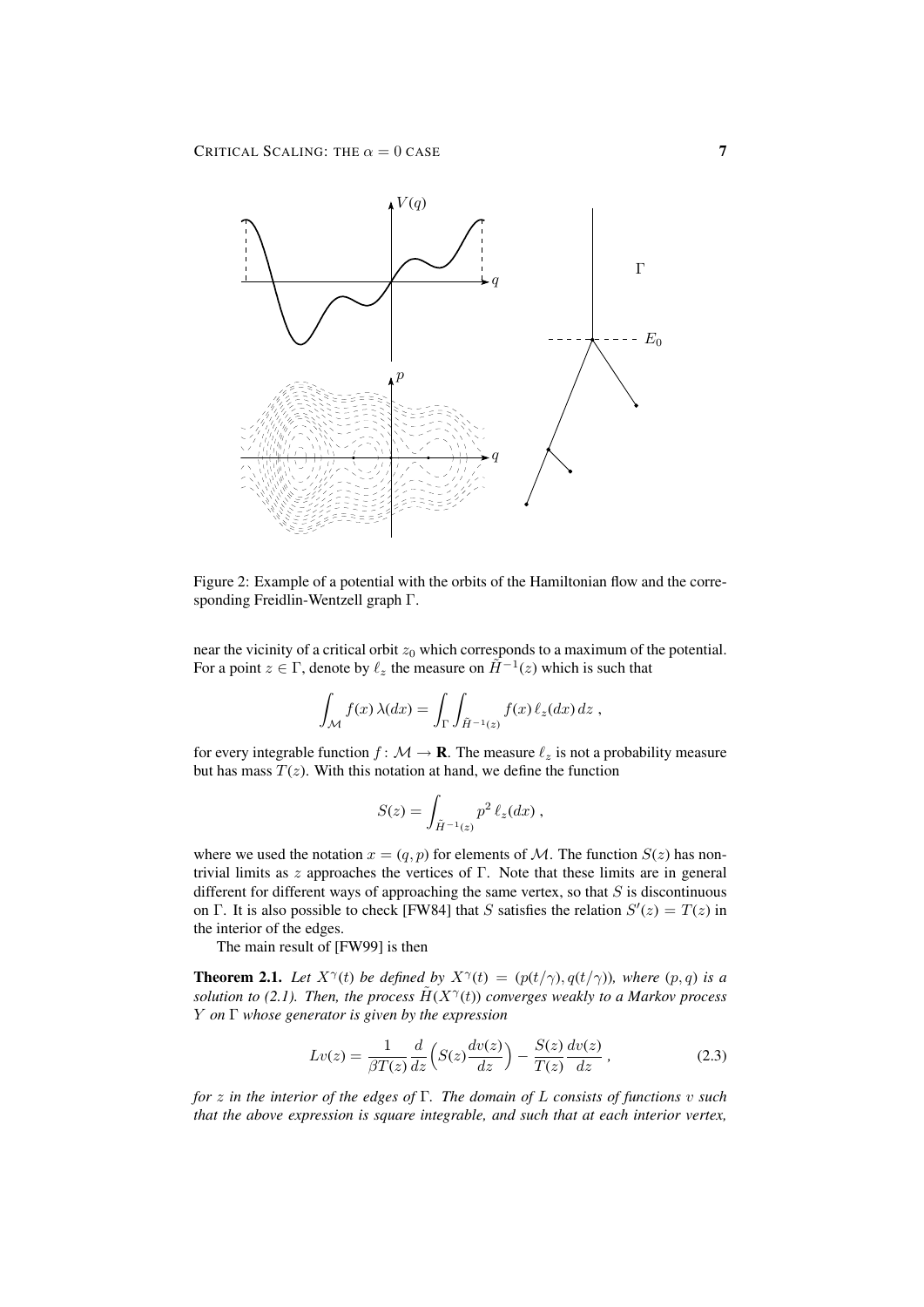*the derivatives of* v *along the edges satisfy the 'gluing' conditions*

$$
\sum_{k \sim z_0} \sigma(z_0, k) \lim_{z \to k z_0} S(z) \frac{dv(z)}{dz} = 0.
$$

*Here,*  $z_0$  *denotes an interior vertex of*  $\Gamma$ *, the sum runs over all edges k adjacent to*  $z_0$ *, and*  $z \rightarrow_k z_0$  *means that* z *converges to*  $z_0$  *along the edge* k*. The factor*  $\sigma(z_0, k)$  *is equal to* 1 *if*  $H(z) > H(z_0)$  *for* z *in the kth edge and*  $-1$  *otherwise.* 

Note that the gluing conditions are such that the process  $Y$  is reversible with respect to the probability measure  $\mu_{\beta}(dz) = Z_{\beta}^{-1} e^{-\beta z} \tilde{\lambda}(dz) = Z_{\beta}^{-1} e^{-\beta z} T(z) dz$  on Γ. This in turn is precisely the push-forward under  $\tilde{H}$  of the probability measure  $Z^{-1}_{\beta}e^{-\beta H(x)} \lambda(dx)$  on M which is invariant for the process  $X^{\gamma}$ .

**Corollary 2.2.** Let  $f: M \to \mathbf{R}$  be smooth with at most polynomial growth and define  $\bar{f}: \Gamma \to \mathbf{R}$  by

$$
\bar{f}(z) = \frac{1}{T(z)} \int_{\tilde{H}^{-1}(z)} f(x) \,\ell_z(dx) \,.
$$

Then, the process  $\int_0^t f(X^{\gamma}(s)) ds$  converges weakly to the process  $\int_0^t \bar{f}(Y(s)) ds$ .

*Proof.* If  $f \equiv 0$  in a neighborhood of the critical orbits, the result follows from a standard averaging argument which will not be reproduced here. We refer to [] for a similar calculation. We can now construct smooth functions  $f^{\delta}$  such that  $f^{\delta} \equiv 0$  in a  $\delta$ -neighborhood of the critical orbits and  $f^{\delta} = f$  outside of a 2 $\delta$ -neighborhood of the critical orbits. The result then follows immediately from the fact that there exists a function h with  $\lim_{\delta \to 0} h(\delta) = 0$  such that the expectation of the time that the process  $X^{\gamma}$  spends in the region where  $f^{\varepsilon} \neq f$  is bounded by  $h(\delta)$ , uniformly in  $\gamma$  (see [FW84, p. 294]).  $\Box$ 

**Remark 2.3.** An important particular case of Corollary 2.2 is that of  $f(p,q) = p$ . It *shows that the process* q <sup>γ</sup> *defined in (2.2) converges weakly to the process*

$$
q^*(t) = \int_0^t \bar{p}(Y(s)) ds,
$$

*where the function*  $\bar{p}: \Gamma \to \mathbf{R}$  *is defined from p as in Corollary 2.2.* 

It is clear that the process  $q^*$  is not Markov by itself, but requires the computation of Y first. Note also that the function  $\bar{p}(z)$  vanishes identically for values of z corresponding to closed orbits, so that the process  $q^*$  is constant on intervals of time of positive length. On values of  $z$  for which the orbits are open, one has

$$
\bar{p}(z) = \pm \frac{1}{T(z)},\tag{2.4}
$$

since the average velocity is given by the size of the torus (which was set to 1), divided by the period of the orbit.

Denote by  $\mathcal{P}_t$  the semigroup over  $\Gamma$  generated by L. It follows from the central limit theorem for additive functionals of reversible Markov processes [KV86] that the process  $\varepsilon q^*(t/\varepsilon^2)$  converges weakly as  $\varepsilon \to 0$  to a Brownian motion with diffusivity given by

$$
D^* = \int_0^\infty \int_\Gamma \bar{p}(z) \mathcal{P}_t \bar{p}(z) \,\mu_\beta(dz) \,dt \;.
$$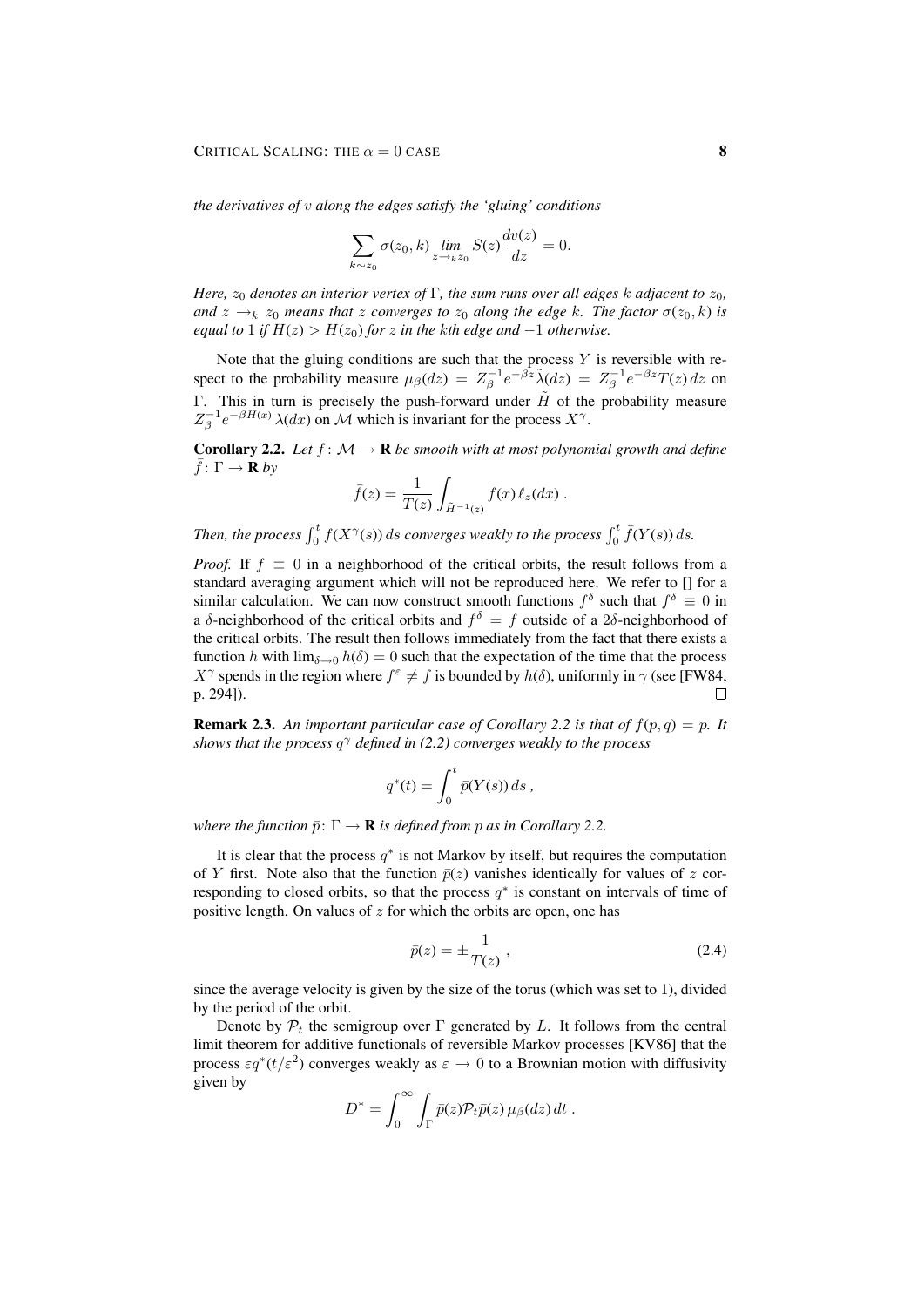Since L is self-adjoint in  $L^2(\Gamma, \mu_\beta)$  and has a spectral gap, this integral converges and is given by

$$
D^* = -\langle \bar{p}, L^{-1}\bar{p} \rangle_{\beta} , \qquad (2.5)
$$

where we denoted by  $\langle \cdot, \cdot \rangle_{\beta}$  the scalar product in  $L^2(\Gamma, \mu_{\beta})$ .

It turns out that in our case, this expression can be computed in a very explicit way. Note that in  $L^2(\Gamma, \mu_\beta)$ , one has  $L = -A^*A$ , where the first order differential operator A is given by

$$
Av(z) = \sqrt{\frac{S(z)}{\beta T(z)}} \frac{dv(z)}{dz} \equiv a(z) \frac{dv(z)}{dz} .
$$

The domain of A consists of all continuous functions f on  $\Gamma$  such that f is weakly differentiable in the interior of each edge and such that  $Af \in L^2(\Gamma, \mu_\beta)$ .

The adjoint of A is given by the operator that acts in the interior of the edges of  $\Gamma$ like

$$
A^*w(z) = -\frac{e^{\beta z}}{T(z)}\frac{d}{dz}(T(z)e^{-\beta z}a(z)w(z))
$$
  
= 
$$
-\frac{d}{dz}(a(z)w(z)) - w(z)a(z)\left(\frac{T'(z)}{T(z)} - \beta\right),
$$

endowed with the 'boundary conditions'

$$
\sum_{k \sim z_0} \sigma(z_0, k) \lim_{z \to k z_0} T(z) a(z) w(z) = 0.
$$
 (2.6)

Here, we used the same notations as in the statement of Theorem 2.1. One then has the following variational formulation of  $D^*$ :

$$
D^* = \inf \{ \|g\|_{\beta}^2 \mid A^* g = \bar{p} \} . \tag{2.7}
$$

Functions satisfying the relation  $A^*g = \bar{p}$  are of the form

$$
g(z) = \frac{\sqrt{\beta}e^{\beta z}}{\sqrt{S(z)T(z)}} \Big(V_k + \int_{z_0}^z T(z)\bar{p}(z)e^{-\beta z} dz\Big) ,
$$

where we denote by k the index of the edge to which z belongs and by  $z_0$  the vertex with the lowest energy adjacent to that edge. The constants  $V_k$  are determined by the requirements that g satisfies the conditions (2.6) and that  $g \in L^2$ . By (2.7), remaining degrees of freedom should be dealt with by minimising over  $||g||_{\beta}$ .

In our case, the graph Γ contains two infinite edges and a number of finite ones. Since  $\bar{p}$  vanishes on the finite edges and is given by (2.4) on the two infinite edges, it follows that the function  $g$  minimizing (2.7) is given by

$$
g(z) = \sigma(z) \frac{1}{\sqrt{\beta S(z)T(z)}} ,
$$

where the function  $\sigma(z)$  vanishes on all the finite edges and is equal to  $\pm 1$  on the infinite edges, with the same sign as  $\bar{p}$ . Therefore, we finally obtain for  $D^*$  the expression

$$
D^* = \frac{2}{\beta Z_\beta} \int_{E_0}^{\infty} \frac{e^{-\beta z}}{S(z)} dz , \qquad (2.8)
$$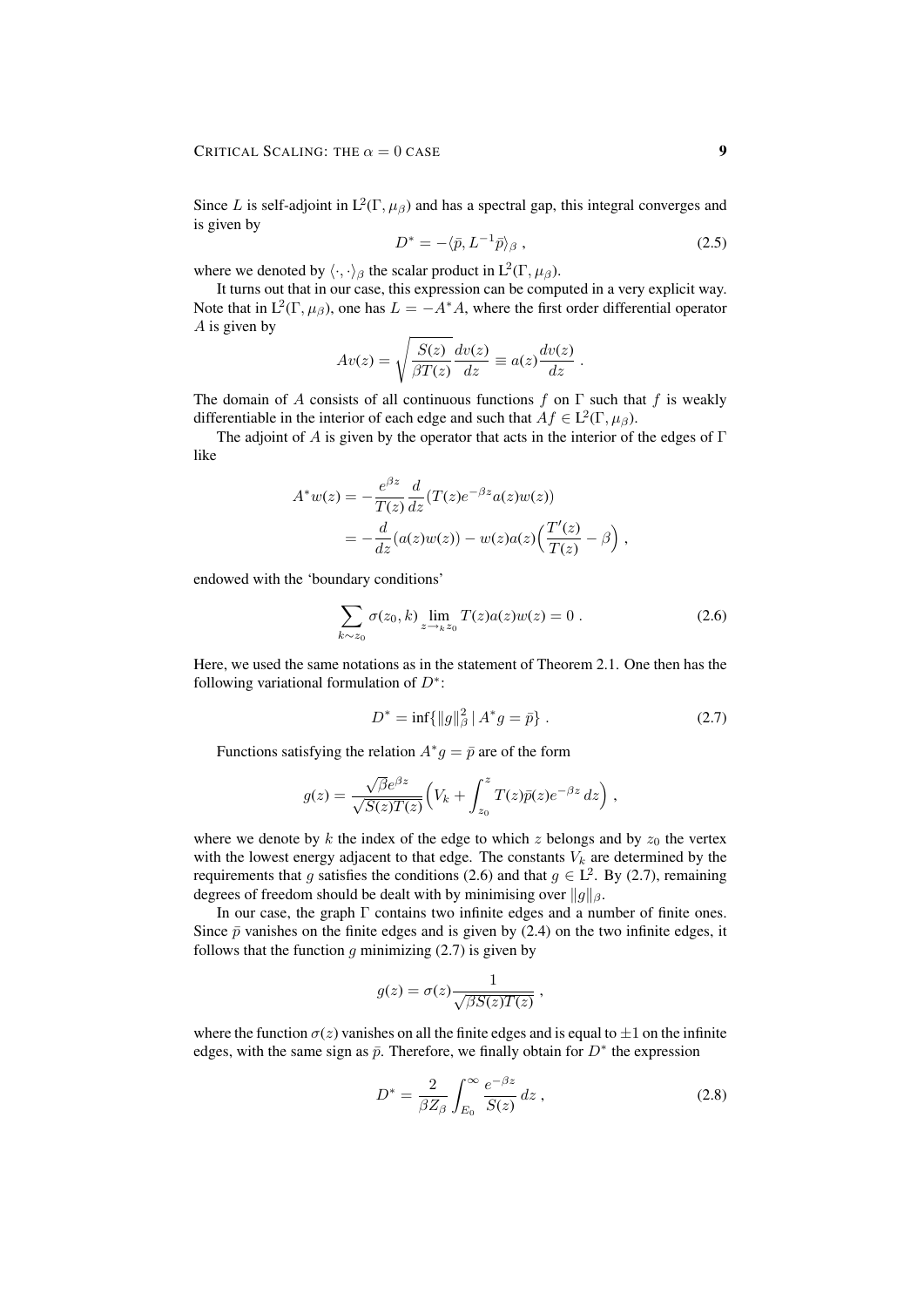where  $E_0$  is the energy of the vertex at which the two infinite edges join. (The reason for the factor 2 in front of the above expression is that there are exactly two infinite edges starting at  $E_0$ .) The function  $S(z)$  is asymptotic to  $2zT(z) \approx \sqrt{2z}$  at infinity and converges to a non-zero constant as  $z \to E_0$ . Furthermore, the partition function  $Z_\beta$ behaves like  $T_0/\beta$  for large values of  $\beta$  (here  $T_0$  is the value of  $T(z)$  as z approaches the orbit where the energy attains its global minimum).

In order to compute the behavior of  $Z_\beta$  for small values of  $\beta$ , we use the fact that  $T(z) \approx \frac{1}{\sqrt{c}}$  $\frac{1}{2z}$  for large values of z. Therefore

$$
Z_{\beta} \approx \int_0^{\infty} \frac{e^{-\beta z}}{\sqrt{2z}} dz = \sqrt{\frac{\pi}{2\beta}}.
$$

A similar calculation allows to evaluate the behavior of the integral over  $e^{-\beta z}/S(z)$  for small values of  $\beta$ . Collecting these asymptotic estimates, one obtains

$$
\begin{aligned} D^* &\approx \frac{2}{\beta} \qquad \qquad \beta \to 0 \;, \\ D^* &\approx \frac{2e^{-\beta E_0}}{\beta T_0 S(E_0)} \qquad \beta \to \infty \;. \end{aligned}
$$

**Remark 2.4.** *It is unsurprising to see that the high-temperature limit*  $\beta \rightarrow 0$  *coincides with the result that one obtains when*  $V \equiv 0$ *.* 

## 3 The Central Limit Theorem Regime: The  $\alpha = \infty$  Case.

Just as in the previous section, the long time behavior of solutions to (1.1) for a fixed value of  $\gamma$  is governed by an effective Brownian motion. Indeed, the following central limit theorem holds [Rod89, PV85, HP04, Koz89].

**Theorem 3.1.** Let  $V(q) \in C_{per}^{\infty}(\mathbf{T})$  and define the rescaled process

$$
q^{\varepsilon}(t) := \varepsilon q(t/\varepsilon^2).
$$

*Then*  $q^{\epsilon}(t)$  *converges weakly, on*  $C([0, T], \mathbf{R})$ *, in the limit as*  $\epsilon \to 0$ *, to a Brownian motion with diffusion coefficient*

$$
D_{\gamma} = \frac{1}{\gamma} \int_{\mathbf{T} \times \mathbf{R}} p \varphi_{\gamma} \mu(dp \, dq) , \qquad (3.1)
$$

where  $\mu(dp\,dq)=Z^{-1}\exp(-\beta H(p,q))\,dp\,dq,$  and the function  $\varphi_\gamma$  is the unique mean*zero solution of the Poisson equation*

$$
-L_{\gamma}\varphi_{\gamma} = p. \tag{3.2}
$$

*Here*  $L_{\gamma}$  *is the rescaled generator defined in* (1.11) *and*  $\varphi_{\gamma}$  *is periodic in* q *and an element of*  $L^2(\mu)$ *.* 

Remark 3.2. *This theorem is valid in arbitrary dimensions. It is also valid when the force field in* (1.1) *is not the gradient of a scalar function, provided that*  $\mu$ (*dp dq) is replaced by the corresponding invariant measure; see [HP04].*

The main result of this section is that, in the limit as the friction coefficient  $\gamma$  tends to 0, the rescaled effective diffusion coefficient given by (3.1) converges to the Freidlin-Wentzell effective diffusivity (2.5).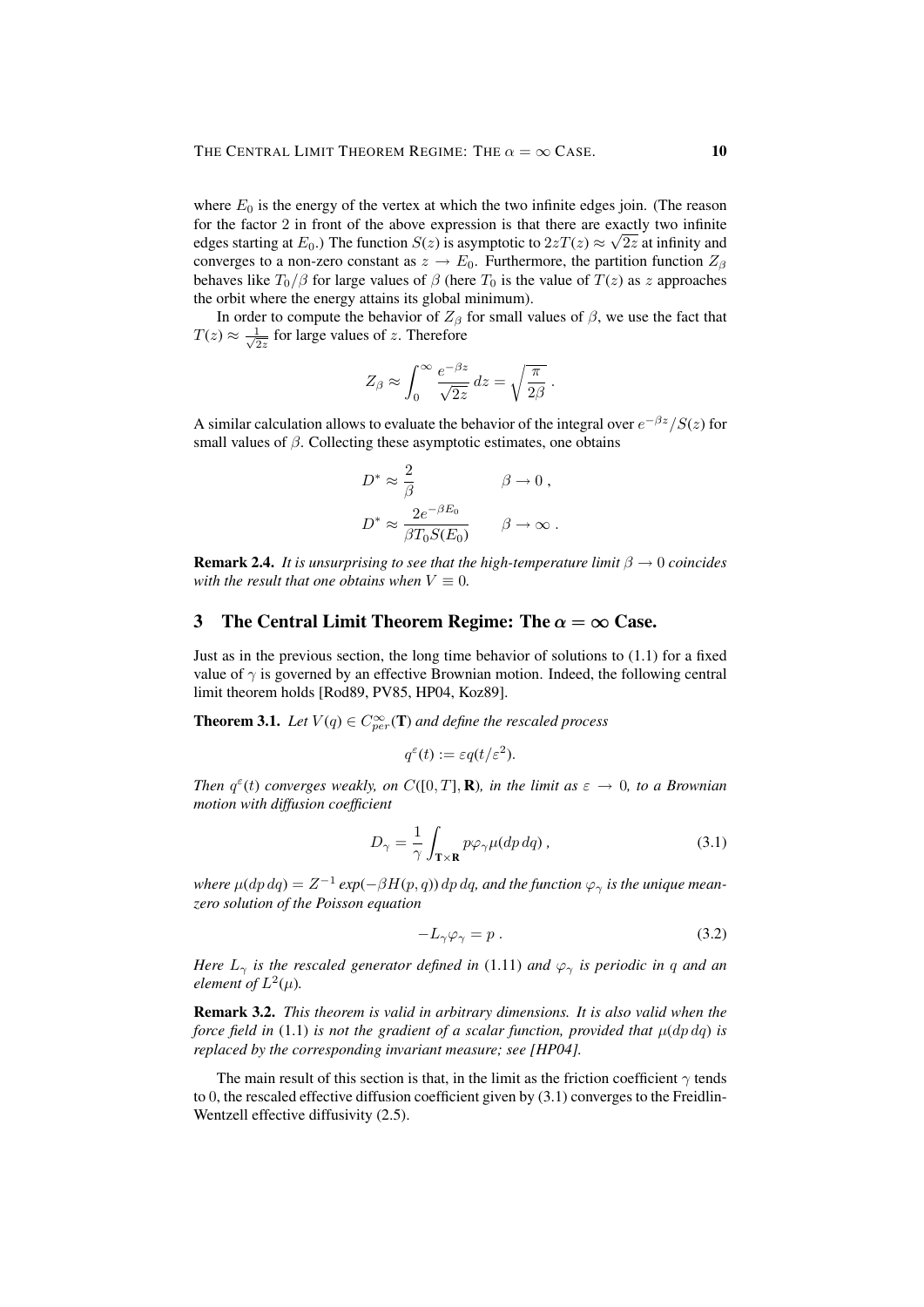## **Proposition 3.3.** One has  $\lim_{\gamma \to 0} \gamma D_{\gamma} = D^*$ , where  $D^*$  is obtained by (2.5).

*Proof.* Denote as before by  $L_{\gamma}$  the generator of the critically rescaled dynamic (2.2) given in eqn. (1.11) and by  $\mathcal{P}_t^{\gamma}$  the corresponding semigroup acting on  $L^2(\mathcal{M}, \mu)$ . Denote furthermore as previously by  $L$  the generator of the limiting Feeidlin-Wentzell dynamic (2.3) and by  $P_t$  the corresponding semigroup acting on  $L^2(\Gamma,\mu)$ . Finally, we introduce the averaging operator  $\Pi$  defined (on continuous functions  $f: \mathcal{M} \to \mathbf{R}$ ) by

$$
(\Pi f)(z) = \frac{1}{T(z)} \int_{\tilde{H}^{-1}(z)} f(y) \ell_z(dy) , \qquad z \in \Gamma .
$$
 (3.3)

Note that  $\Pi f$  is a function from  $\Gamma$  to **R**. Furthermore, it is immediate that  $\Pi$  is a contraction from  $L^2(\mathcal{M}, \mu)$  to  $L^2(\Gamma, \mu)$  and can therefore be extended uniquely to all of  $L^2(\mathcal{M}, \mu)$ .

We also define the isometric embedding operator  $\iota : L^2(\Gamma, \mu) \to L^2(\mathcal{M}, \mu)$  by

$$
(\iota f)(x) = f(\tilde{H}(x)) .
$$

With these notations, one has  $D^* = \langle \Pi p, L^{-1} \Pi p \rangle$  and  $\gamma D_{\gamma} = \langle p, L_{\gamma}^{-1} p \rangle$ , so that the result follows if one can show that the strong limit in  $L^2(\mathcal{M}, \mu)$ 

$$
\lim_{\gamma \to 0} L_{\gamma}^{-1} f = \iota L^{-1} \Pi f , \qquad (3.4)
$$

holds for every element  $f \in L^2(\mathcal{M}, \mu)$  such that  $\int f(x) \mu(dx) = 0$ .

This will be the consequence of the following two lemmas:

**Lemma 3.4.** For every function  $f \in L^2(\mathcal{M}, \mu)$ , the limit lim<sub> $\gamma \to 0$ </sub>  $\mathcal{P}_t^{\gamma} f = \iota \mathcal{P}_t \Pi f$  holds *in*  $L^2(\mathcal{M}, \mu)$ *.* 

*Proof.* Assume first that f is bounded and continuous. It then follows from Corollary 2.2 that  $\lim_{\gamma\to 0} (P_t^{\gamma} f)(x) = (\iota P_t \Pi f)(x)$  for every  $x \in \mathcal{M}$ . The claim then follows from Lebesgue's dominated convergence theorem. The fact that the claim holds for every  $f \in L^2(\mathcal{M}, \mu)$  is now a simple consequence of the density of bounded continuous functions, together with the fact that  $\mathcal{P}_t^{\gamma}$  is a contraction operator in  $L^2(\mathcal{M}, \mu)$ .  $\Box$ 

This, together with Theorem 1.6 yields:

**Lemma 3.5.** *There exist constants* C *and*  $\alpha$  *(independent of*  $\gamma$  < 1*) such that* 

$$
\|\mathcal{P}_t^{\gamma}f\| + \|\mathcal{P}_t f\| \leq Ce^{-\alpha t} \|f\|,
$$

for every  $f \in L^2(\Gamma, \mu)$  such that  $\int f(x) \mu(dx) = 0$ , and for every  $t > 0$ .

*Proof.* The bound on  $\|\mathcal{P}_t^{\gamma} f\|$  is precisely the one given in Theorem 1.6. Since this bound is uniform in  $\gamma$ , the bound on  $\mathcal{P}_t f$  follows at once from Lemma 3.4.  $\Box$ 

We now have all the necessary ingredients for the proof of (3.4). Fix  $\varepsilon > 0$  and choose  $T$  sufficiently large such that

$$
\left\| L_{\gamma}^{-1} f - \int_0^T \mathcal{P}_t^{\gamma} f \, dt \right\| \leq \varepsilon , \qquad \left\| L^{-1} \Pi f - \int_0^T \mathcal{P}_t \Pi f \, dt \right\| \leq \varepsilon .
$$

Such a T can be chosen independently of  $\gamma$  by Lemma 3.5. On the other hand, it follows from Lemma 3.4 and Lebesgue's dominated convergence theorem that

$$
\lim_{\gamma \to 0} \left\| \int_0^T \left( \mathcal{P}_t^{\gamma} f - \iota \mathcal{P}_t \Pi f \right) dt \right\| = 0,
$$

and the result follows.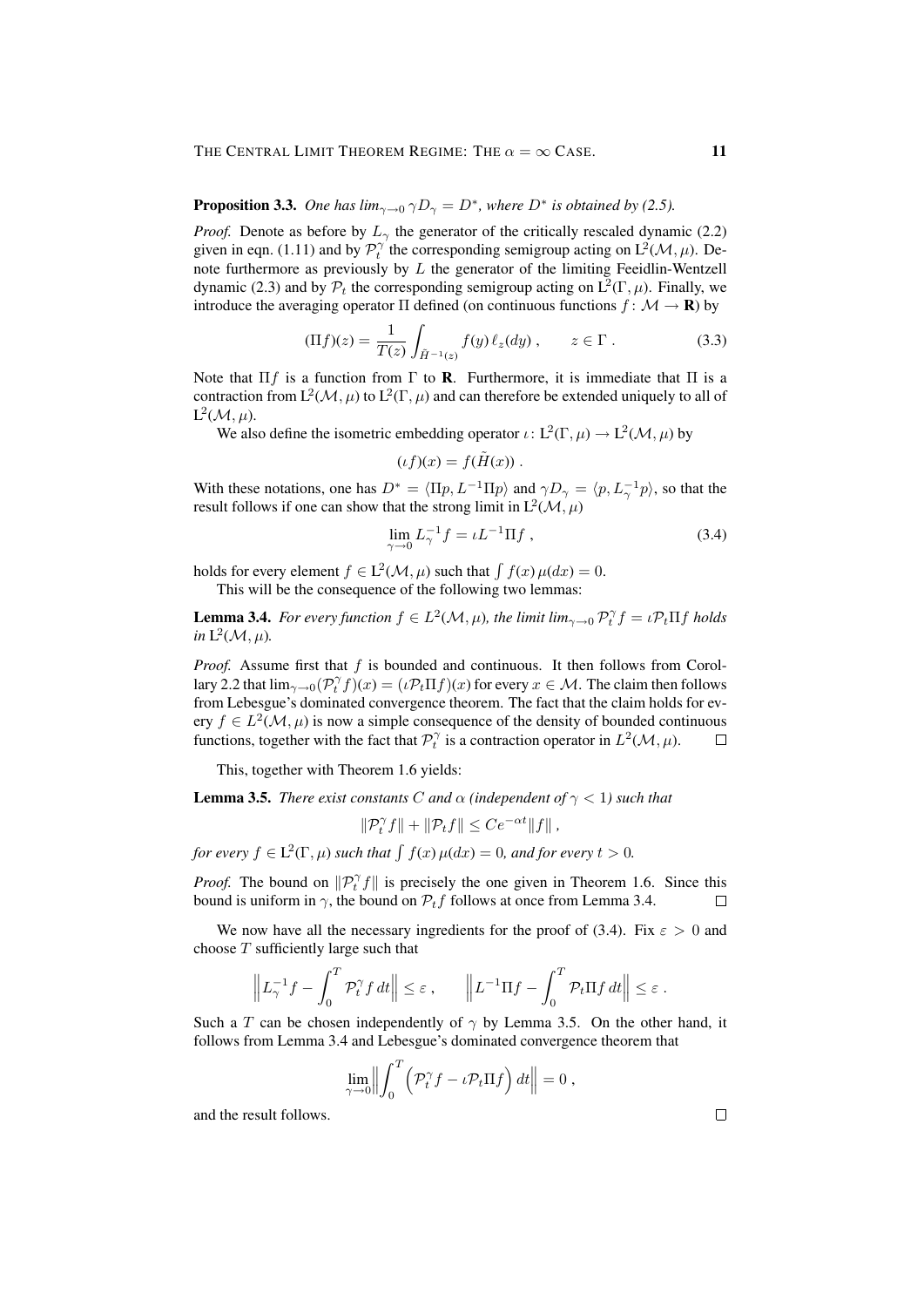Remark 3.6. *Following the methodology advertised in [PS07], it would be satisfying to obtain an expansion for*  $\varphi_{\gamma}$  *of the type*  $\varphi_{\gamma} = \varphi_0 + \gamma \varphi_1 + \varrho$  *for some error term*  $\varrho$ *and therefore to get better explicit control over the convergence in (3.4). The problem* with this approach is the loss of regularizing properties of the resolvent  $L_\gamma^{-1}$  as  $\gamma \to 0.$ *In particular, the limiting function*  $\varphi_0$  *is not*  $C^{\infty}$ *, but only Lipschitz continuous. As a consequence, the first corrector is not of order*  $\gamma$ *, but expected to be of order*  $\gamma^{1/2}$ *, see [Sow03, Sow05], thus leading to a breakdown of the naive perturbative expansion.*

## 4 Estimates on the Effective Diffusion Coefficient

In this section we present some estimates on the diffusion coefficient  $D_{\gamma}$  defined in (3.1). To state the upper bound we need to define the diffusion coefficient for the Smoluchowski equation

$$
\dot{z} = -\partial_z V(z) + \sqrt{\frac{2}{\beta}} \xi(t),\tag{4.1}
$$

with  $V(z)$  being the smooth periodic potential in (1.1). It is well known, see e.g. [Oll94] or [PS07, Ch. 13], that the rescaled process  $\epsilon z(t/\epsilon^2)$  converges weakly in (Off) the limit as  $\varepsilon \to 0$  to  $\sqrt{2D}W(t)$  where  $W(t)$  is a standard Brownian motion and the diffusion coefficient is given by the formula

$$
\bar{D} = \beta^{-1} \int_{\mathbf{T}} |1 + \partial_q \chi|^2 \, \nu(dq) =: \beta^{-1} \| 1 + \partial_q \chi \|^2,\tag{4.2}
$$

where

$$
\nu(dq) = \frac{1}{Z}e^{-\beta V(q)} dq, \quad Z = \int_{\mathbf{T}} e^{-\beta V(q)} dq,
$$

and the function  $\chi$  is the solution to the Poisson equation

$$
\bar{L}\chi = \partial_q V(q), \quad \bar{L} = -\partial_q V(q)\partial_q + \beta^{-1}\partial_q^2 , \tag{4.3}
$$

equipped with periodic boundary conditions. It is well known that  $\bar{D} \leq \beta^{-1}$ . The upper bound in the theorem below shows that diffusion for the Langevin dynamics is depleted even further.

**Proposition 4.1.** *Let*  $D^*$  *be as in (2.8) and let*  $\overline{D}$  *be as above. Then, the bound* 

$$
\frac{D^*}{\gamma} \le D_\gamma \le \frac{\bar{D}}{\gamma},\tag{4.4}
$$

*is valid for every*  $\gamma \in (0, \infty)$ *.* 

*Proof.* We multiply equation (3.2) by a smooth test function  $\psi \in L^2(\mu)$  to obtain

$$
\frac{1}{\gamma} \int_{\mathbf{T} \times \mathbf{R}} \varphi_{\gamma} \mathcal{A} \psi \,\mu(dp \,dq) + \beta^{-1} \int_{\mathbf{T} \times \mathbf{R}} \partial_p \varphi_{\gamma} \partial_p \psi \,\mu(dp \,dq) = \int_{\mathbf{T} \times \mathbf{R}} p\psi \,\mu(dp \,dq). \tag{4.5}
$$

We choose a test function which is independent of  $p, \psi = \psi(q)$  to obtain

$$
\int_{\mathbf{T}\times\mathbf{R}} \varphi \gamma p \partial_q \psi \,\mu(dp \,dq) = 0. \tag{4.6}
$$

We introduce the decomposition

$$
\overline{\varphi}_{\gamma}(q) = \int \varphi_{\gamma}(p,q) \nu_{\beta}(dp) , \qquad \tilde{\varphi}_{\gamma}(p,q) = \varphi_{\gamma}(p,q) - \overline{\varphi}_{\gamma}(q) , \qquad (4.7)
$$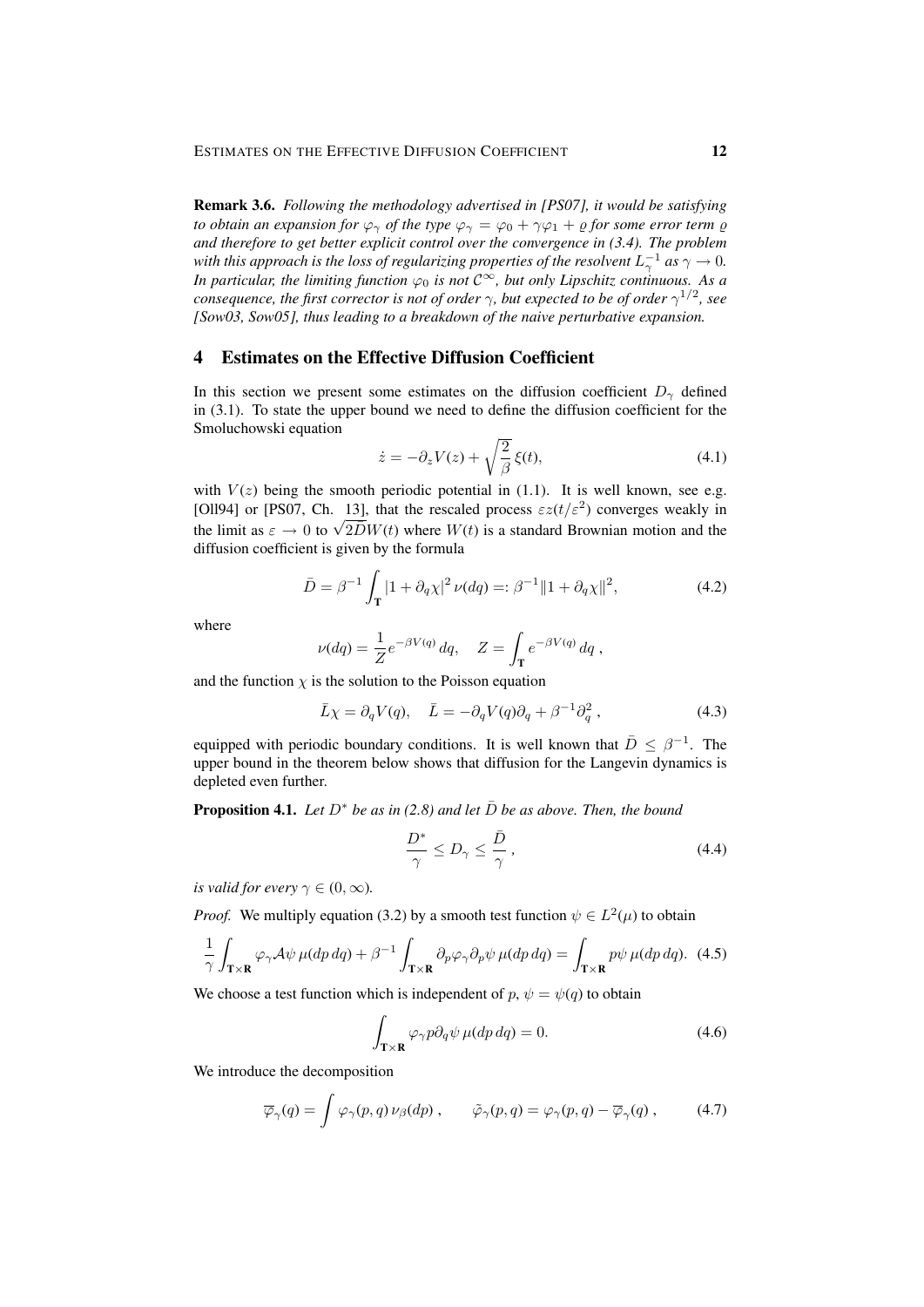where  $\nu_{\beta}(p) = Z^{-1} \exp(-\beta p^2/2)$ . Note that if  $\varphi$  is a function from **R** to **R** such that  $\int \varphi(p) \nu_{\beta}(dp) = 0$ , then it follows from the spectral decomposition of the harmonic oscillator Schrödinger operator that  $\|\partial_p\varphi\|^2 \ge \beta \|\varphi\|^2$ , where the norms are in  $L^2(\nu_\beta)$ . This inequality can be applied pointwise to  $\tilde{\varphi}_{\gamma}$ , so that he bound

$$
\|\partial_p \varphi_\gamma\|^2 = \|\partial_p \tilde{\varphi}_\gamma\|^2 \ge \beta \|\tilde{\varphi}_\gamma\|^2 \tag{4.8}
$$

holds.

Substituting the decomposition (4.7) and (4.6) into the expression for  $D_{\gamma}$ , we obtain

$$
D_{\gamma} = \int_{\mathbf{T} \times \mathbf{R}} \tilde{\varphi}_{\gamma} p \,\mu(dp \,dq) = \int_{\mathbf{T} \times \mathbf{R}} \tilde{\varphi}_{\gamma} p(1 + \partial_q \psi) \,\mu(dp \,dq)
$$
  
\n
$$
\leq ||\tilde{\varphi}_{\gamma}|| \, ||p(1 + \partial_q \psi)|| \leq \sqrt{\beta^{-1}} ||\partial_p \varphi_{\gamma}|| ||1 + \partial_q \psi|| ||p||
$$
  
\n
$$
\leq \sqrt{\gamma D_{\gamma}} ||1 + \partial_q \psi|| \sqrt{\beta^{-1}}.
$$

Here, we used (4.8) on the second line and we used the fact that the effective diffusion coefficient can be written as

$$
D_\gamma = \frac{1}{\gamma \beta} \| \partial_p \varphi_\gamma \|^2 \; .
$$

to go from the second to the third line. It follows from this calculation that  $D_{\gamma} \leq$  $\frac{1}{\gamma\beta}$  || 1 +  $\partial_q\psi$ ||<sup>2</sup>, so that (4.4) follows by taking  $\psi$  in the above estimate to be  $\chi$ , the solution of  $(4.3)$ , and by using  $(4.2)$ .

Now we proceed with the bound from below. This time, we use a test function  $\psi$ of the form

$$
\psi(p,q) = \begin{cases} \varphi \circ H & \text{for } p \ge 0 \\ -\varphi \circ H & \text{for } p \le 0 \end{cases}
$$

where  $\varphi: \mathbf{R}_+ \to \mathbf{R}_+$  is a smooth function with  $\varphi(H) = 0$  for  $H \leq E_0$  and such that  $\lim_{H \downarrow E_0} \varphi'(H) \neq 0$ . Plugging this ansatz into equation (4.5), we obtain

$$
\beta^{-1} \int_{\mathbf{T} \times \mathbf{R}} \partial_p \varphi_\gamma \partial_p \psi \, \mu(dp \, dq) = \int_{\mathbf{T} \times \mathbf{R}} p\psi \, \mu(dp \, dq) = -\beta^{-1} \int_{\mathbf{T} \times \mathbf{R}} \partial_p \psi \, \mu(dp \, dq).
$$

Here, we used integration by parts and the explicit expression for  $\mu$  in order to obtain the second equality. Cauchy-Schwarz now yields:

$$
D_\gamma = \frac{1}{\gamma \beta} \| \partial_p \varphi_\gamma \|^2 \ge \frac{\left( \int_{\mathbf{T} \times \mathbf{R}} \partial_p \psi \, \mu(dp \, dq \right)^2}{\gamma \beta \| \partial_p \psi \|^2} \; .
$$

At this point, we notice that, with the notations of Section 2, this is equivalent to

$$
D_{\gamma}\geq \frac{\left(2Z_{\beta}^{-1}\int_{E_0}^{\infty}\varphi'(z)e^{-\beta z}\,dz\right)^2}{2\gamma\beta Z_{\beta}^{-1}\int_{E_0}^{\infty}(\varphi'(z))^2S(z)e^{-\beta z}\,dz}.
$$

Choosing  $\varphi$  such that  $\varphi'(z) = 1/S(z)$ , we finally obtain

$$
D_{\gamma} \ge \frac{2}{\gamma \beta Z_{\beta}} \int_{E_0}^{\infty} \frac{e^{-\beta z}}{S(z)} dz
$$

which, combined with (2.8), is the required bound.

 $\Box$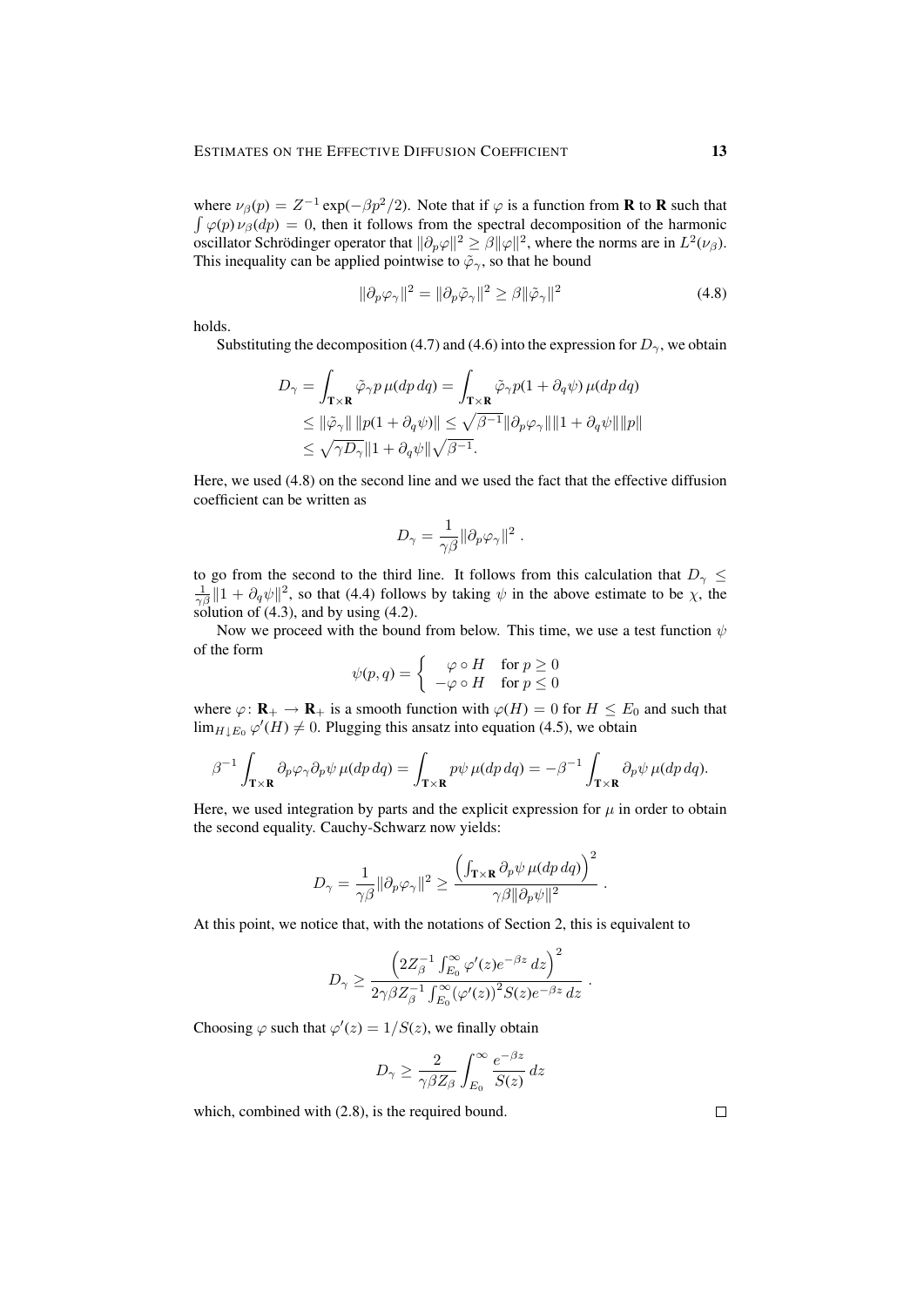

Figure 3: Large  $\gamma$  asymptotic for the effective diffusivity.

## 4.1 Large  $\gamma$  Asymptotic

It is well known that, when  $\gamma$  is large, solutions to the Langevin equation (1.1) are approximated by solutions to the Smoluchowski equation (4.1), see e.g. [Nel67, Thm. 10.1], [Fre04]. It is therefore not surprising that a result similar to Proposition 3.3 holds in the large  $\gamma$  limit:

$$
\lim_{\gamma \to \infty} \gamma D = \bar{D} = \frac{1}{\beta Z \hat{Z}},
$$

where

$$
Z = \int_0^1 e^{-\beta V(q)} dq, \quad \widehat{Z} = \int_0^1 e^{\beta V(q)} dq.
$$

In the above we used the fact that  $\overline{D}$  can be calculated explicitly [PS07, Sec. 13.6]. It is also quite straightforward (at least formally) to obtain the next term in the small  $\gamma^{-1}$  expansion for  $D_{\gamma}$ . We solve perturbatively (3.2) using the technique presented in [HL84, Ch. 8] we obtain

$$
D_{\gamma} = \frac{1}{\beta \gamma Z \hat{Z}} - \frac{\beta Z_1}{\gamma^3 Z \hat{Z}^2} + \mathcal{O}\left(\frac{1}{\gamma^5}\right),\tag{4.9}
$$

where Z and  $\hat{Z}$  are as before, and  $Z_1$  is given by  $Z_1 = \int_0^1 (V'(q))^2 e^{\beta V(q)} dq$ .

In Figure 3, we plot the diffusion coefficient  $D$  for the nonlinear pendulum obtained from direct numerical simulations, together with the approximation (4.9). As expected, the agreement between the result of the the Monte-Carlo simulation and the theoretical prediction is very good, even for values of  $\gamma$  that are close to  $\mathcal{O}(1)$ .<sup>1</sup>

<sup>&</sup>lt;sup>1</sup>In the case where the potential has period  $\ell$ , as opposed to 1, then formula (4.9) has to be multiplied by  $\ell^2$  and all the integrals that define the coefficients that appear in the formula are taken from 0 to  $\ell$ .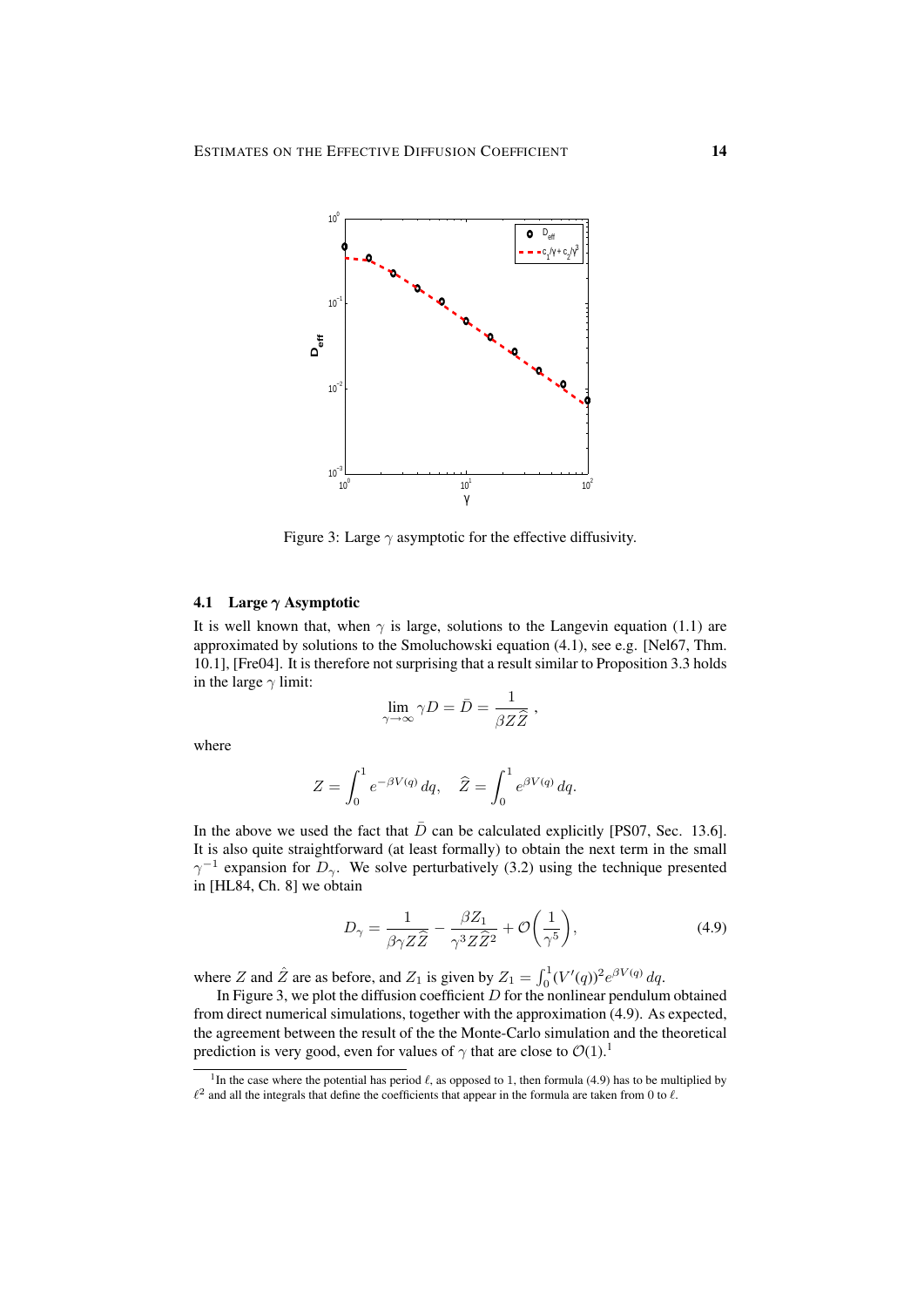### 5 The intermediate regime: the  $\alpha \in (0, +\infty)$  case

In this section we consider intermediate length and time scales, between and Freidlin-Wentzell and the central limit theorem ones. In particular, we prove Theorem 1.2, namely that, at intermediate length/time scales the particle position converges weakly to a Brownian motion with the Freidlin-Wentzell effective diffusivity 2.8.

*Proof of Theorem 1.2.* Notice that the stationarity assumption implies that, for every smooth function in  $L^1(\mu)$ , periodic in q,

$$
\mathbb{E}f(p(t), q(t)) = \int_{\mathbf{T} \times \mathbf{R}} f(p, q) \,\mu(dp \,dq).
$$

Let  $\varphi_{\gamma}$  be the solution to the Poisson equation (3.2). We apply Itô's formula to  $\varphi_{\gamma}(p,q)$ to obtain

$$
q^{\gamma}(t) = \lambda_{\gamma} q(0) + \lambda_{\gamma} \int_{0}^{t/\mu_{\gamma}} p(s) ds
$$
  
\n
$$
= \lambda_{\gamma} q(0) - \lambda_{\gamma} \gamma^{-1} \Big( \varphi_{\gamma}(p(t/\mu_{\gamma}), q(t/\mu_{\gamma})) - \varphi_{\gamma}(p(0), q(0)) \Big)
$$
  
\n
$$
+ \sqrt{2\gamma^{-1} \lambda_{\gamma}^{2} \beta^{-1}} \int_{0}^{t/\mu_{\gamma}} \partial_{p} \varphi_{\gamma}(p(s), q(s)) dW(s)
$$
  
\n
$$
=: \lambda_{\gamma} q(0) + R^{\gamma} + M^{\gamma},
$$

where  $\lambda_{\gamma}$ ,  $\mu_{\gamma}$  are given in (1.10). We obviously have that  $\lim_{\gamma \to 0} \mathbb{E}(\lambda_{\gamma} q(0))^2 = 0$ . Proposition 6.1, the stationarity assumption and our assumption that  $\alpha > 0$ , furthermore imply that

$$
\mathbb{E}|R^{\gamma}|^2 \leq C\gamma^{\alpha} \to 0,
$$

as  $\gamma \to 0$ .

Consider now the martingale term  $M^{\gamma}$ . According to the martingale central limit theorem [EK86], in order to prove that  $M^{\gamma}$  converges to a Brownian motion, it is sufficient to show that the quadratic variation process  $\langle M^{\gamma} \rangle$ , converges weakly to a constant times  $t$ . This quadratic variation process is given by:

$$
\langle M^{\gamma}\rangle_t = \frac{2\lambda_{\gamma}^2}{\gamma\beta} \int_0^{t/\mu_{\gamma}} |\partial_p \varphi_{\gamma}(p(s), q(s))|^2 ds.
$$

Define

$$
f_{\gamma}(p,q):=\frac{2\lambda_{\gamma}^2}{\gamma\mu_{\gamma}\beta}|\partial_p\varphi_{\gamma}(p,q)|^2=2\beta^{-1}|\partial_p\varphi_{\gamma}|^2
$$

and

$$
\overline{f}_{\gamma} := \int_{\mathbf{T} \times \mathbf{R}} f_{\gamma}(p, q) \,\mu(dp \,dq) ,
$$

where  $\mu = Z^{-1} \exp(-\beta H(p, q)) dp dq$ . It follows from Propositions 6.1 and 6.3 that  $\overline{f}_\gamma$  remains bounded between two positive constants as  $\gamma \to 0$ .

In order to bound the error between  $\langle M^{\gamma} \rangle_t$  and  $\overline{f}_{\gamma} t$ , the idea is to subdivide the interval [0, t] into N 'small' intervals of size  $\tau = t/N$  and to add the individual errors made at each time interval. Denote  $t_k = k\tau$  and  $\varepsilon_k = |\langle M^\gamma \rangle_{t_{k+1}} - \langle M^\gamma \rangle_{t_k} - \overline{f}_\gamma \tau|$ . Then, the fact that  $\langle M^{\gamma} \rangle$  is an increasing process implies that

$$
\sup_{s \in [0, t/\mu_{\gamma}]} |\langle M^{\gamma} \rangle_s - \overline{f}_{\gamma} s| \le \sum_{k=1}^N \varepsilon_k + \overline{f}_{\gamma} \tau + \sup_{k=1}^N \varepsilon_k \le 2 \sum_{k=1}^N \varepsilon_k + \overline{f}_{\gamma} \tau. \tag{5.1}
$$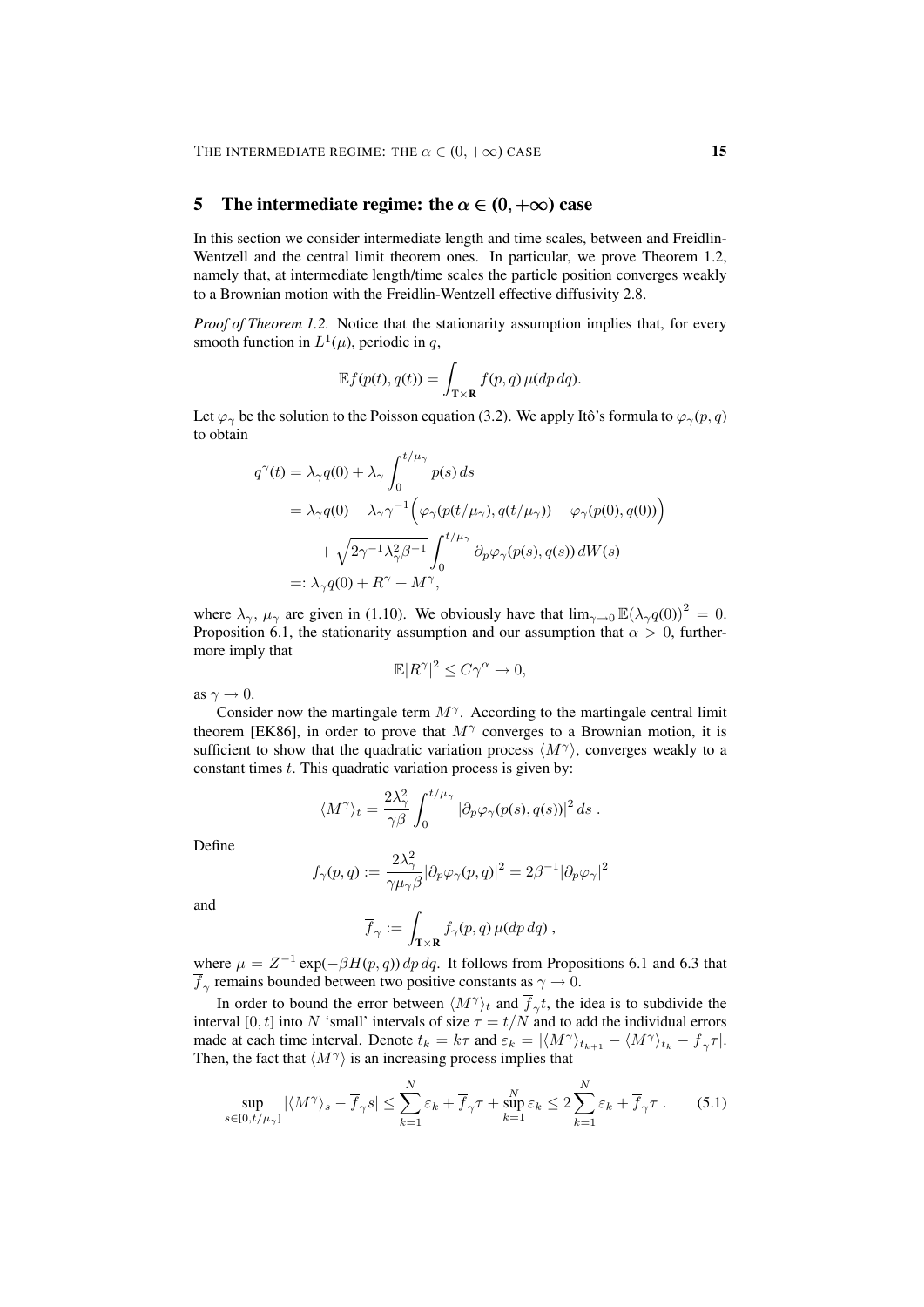The individual errors  $\varepsilon_k$  can be bounded in a standard way by

$$
\mathbb{E}\varepsilon_k^2 = \mathbb{E}\Big(\int_{t_{k-1}}^{t_k} f_\gamma(p(s/\mu_\gamma), q(s/\mu_\gamma)) ds - \overline{f}_\gamma \tau\Big)^2
$$
  
\n
$$
= \mathbb{E}\Big(\int_{t_{k-1}}^{t_k} f_\gamma(p(s/\mu_\gamma), q(s/\mu_\gamma)) ds\Big)^2 - \overline{f}_\gamma^2 \tau^2
$$
  
\n
$$
= \int_0^\tau \int_0^\tau \int_{\mathbf{T} \times \mathbf{R}} f_\gamma(p, q) (\mathcal{P}_{|r-s|/\mu_\gamma}^\gamma f_\gamma)(p, q) \mu(dp dq) dr ds - \overline{f}_\gamma^2 \tau^2
$$
  
\n
$$
\leq \int_0^\tau \int_0^\tau \|f_\gamma\|^2 e^{-C\gamma|r-s|/\mu_\gamma} dr ds \leq \frac{C}{\gamma} \|f_\gamma\|_\mu^2 \tau \mu_\gamma.
$$

Here, we used the stationarity assumption. We also used Theorem 1.6 to bound the action of the semigroup  $\mathcal{P}_t^{\gamma}$ . Combining this with (5.1) yields

$$
\begin{split} \mathbb{E}&\Big(\sup_{s\in[0,t/\mu_{\gamma}]}|\langle M^{\gamma}\rangle_{s}-\overline{f}_{\gamma}s|\Big)\leq C\|f_{\gamma}\|_{\mu}\sqrt{\frac{\mu_{\gamma}}{\gamma\tau}}+\overline{f}_{\gamma}\tau\\ &=C\|\partial_{p}\varphi_{\gamma}\|^{2}_{L^{4}(\mu)}\gamma^{\alpha}\tau^{-1/2}+C\|\partial_{p}\varphi_{\gamma}\|^{2}\tau\leq C\Big(\gamma^{\alpha-1/2}\tau^{-1/2}+\tau\Big). \end{split}
$$

We now choose  $\tau = \gamma^{\zeta}$  for some  $\zeta > 0$ , arbitrarily small. Since we assumed  $\alpha > 1/2$ , we conclude that

$$
\lim_{\gamma \to 0} \mathbb{E} \Big( \sup_{s \in [0, t/\mu_\gamma]} |\langle M^\gamma \rangle_s - \overline{f}_\gamma s| \Big) = 0.
$$

Furthermore, it follows from the definition of  $\bar{f}_{\gamma}$  and from Proposition 3.3 that one has  $\lim_{\gamma \to 0} \bar{f}_{\gamma} = 2D^*$ . This immediately implies that, as  $\gamma \to 0$ ,  $\langle M^{\gamma} \rangle_t$  converges to  $2D^*t$  in  $L^1(\mu)$  and therefore  $M^{\gamma}$  converges to a Brownian motion with diffusivity  $D^*$ .  $\Box$ 

The proof of the result stated in Remark 1.5 on the large  $\gamma$  asymptotic is essentially identical to the one presented above: Itô's formula, our assumption of stationarity and the scaling  $\lambda_{\gamma} = \gamma^{-\alpha}$  lead to

$$
\gamma^{-\alpha} q(t\gamma^{1+2\alpha}) = M^{\gamma} + R^{\gamma},
$$

where  $\lim_{\gamma \to \infty} ||R^{\gamma}|| = 0$  and

$$
M^{\gamma} = 2\gamma^{-1-2\alpha}\beta^{-1} \int_0^{t\gamma^{1+2\alpha}} |\partial_p \varphi_{\gamma}(p(s), q(s))|^2 ds.
$$

The result now follows from the martingale central limit theorem, the subdivision of [0, t] that was used in the proof above and the fact that, for  $\gamma \gg 1$ , estimate (1.15) becomes

$$
\|\partial_p \varphi_\gamma\|_{L^4(\mu)} \le C,
$$

for some constant independent of  $\gamma$ .

#### 6 Resolvent bounds

In this section, we obtain the main bounds on the solution  $\varphi_{\gamma}$  of the Poisson equation (3.2). It will be convenient to work not only in the  $L^2$  space weighted by the invariant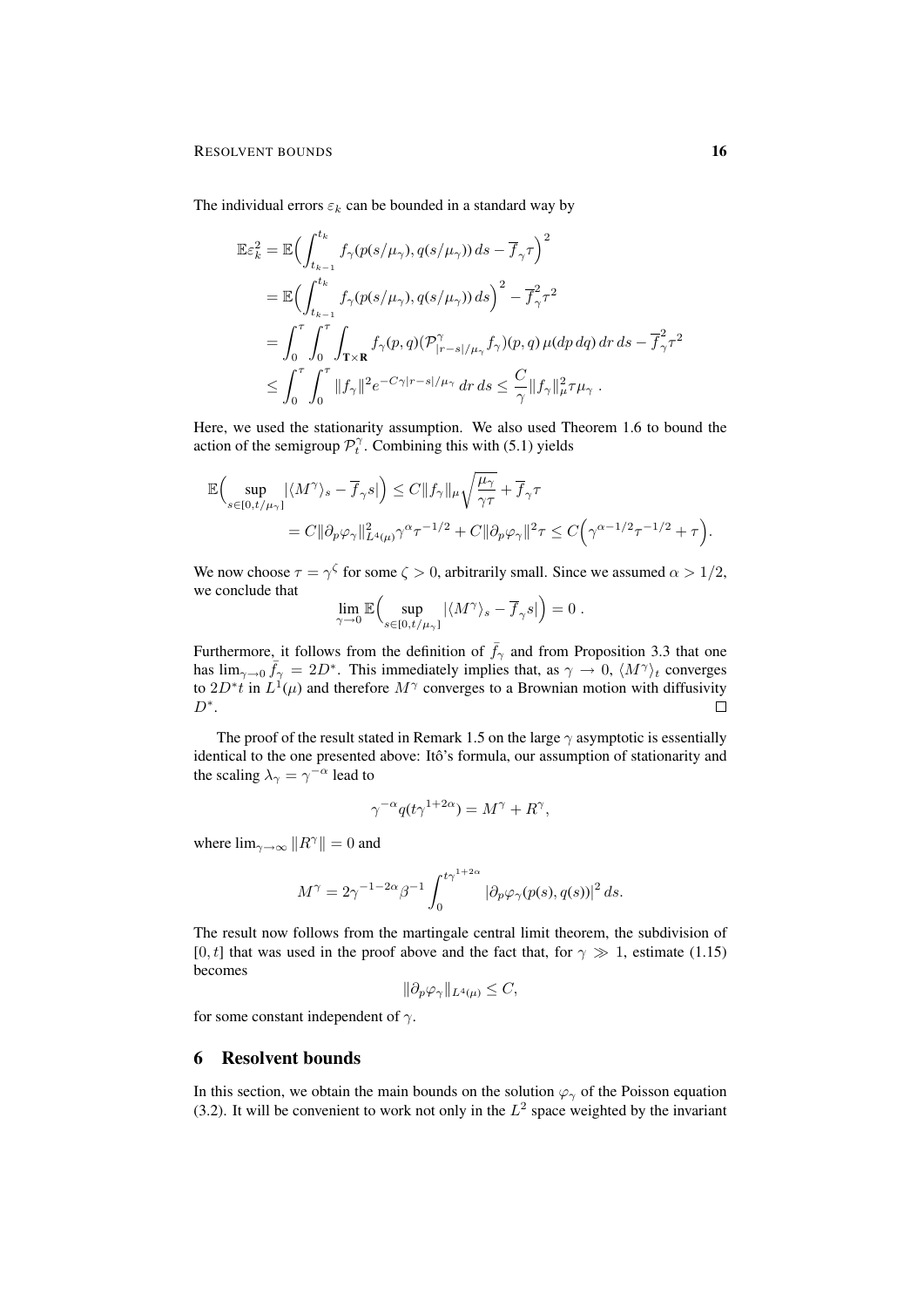measure  $\mu = \exp(-\beta H(p, q)) dp dq$ , but in the whole scale of spaces  $\mathcal{H}_{\delta} = L^2(\mu_{\delta})$  for  $\delta \in (0, \beta]$ . The main technical difficulty is to obtain bounds in spaces for  $\delta \neq \beta$ , but this seems to be required in order to obtain the bound on the L<sup>4</sup>-norm of  $\partial_p\varphi_\gamma$  required in Section 5. We first focus on bounds for the case  $\delta = \beta$ .

The norm and scalar product in  $\mathcal{H}_{\delta}$  will be denoted by  $\|\cdot\|_{\delta}$  and  $\langle \cdot, \cdot \rangle_{\delta}$  respectively. The subscript is omitted in the case  $\delta = \beta$ . We also denote by  $\mu_{\delta}$  the probability measure on  $\mathbf{T} \times \mathbf{R}$  proportional to  $\exp(-\delta H(p,q)) dp dq$  and by  $\nu_{\delta}$  the probability measure on **R** proportional to  $\exp(-\delta p^2/2) dp$ .

#### 6.1 Bounds in  $\mathcal{H}_{\beta}$

We have the following preliminary bound:

**Proposition 6.1.** Let  $\varphi_{\gamma}$  denote the solution of (3.2) and assume that  $V(q) \in C^{\infty}_{per}(\mathbf{T})$ . *Then,*  $\varphi_{\gamma}$  *satisfies the bound* 

$$
\|\partial_p \varphi_\gamma\| \le C \,,\tag{6.1}
$$

*for some constant* C *independent of* γ*.*

*Proof.* Existence and uniqueness of solutions to (3.2) is proved for example in [PV85], see also [HP04, Thm. 3.3]. The smoothness of the solution follows from the hypoellipticity of the operator  $L^{\gamma}$ . Estimate (6.1) follows from the Poincaré inequality for Gaussian measures in the following way: we multiply (3.2) by  $\varphi_{\gamma}$  and integrate by parts on the left hand side to obtain

$$
\beta^{-1} \|\partial_p \varphi_\gamma\|^2 = \langle p, \overline{\varphi} + \tilde{\varphi} \rangle,
$$

where we defined

$$
\overline{\varphi}_{\gamma}(q) = \int \varphi_{\gamma}(p,q) \nu_{\beta}(dp) , \qquad \tilde{\varphi}_{\gamma}(p,q) = \varphi_{\gamma}(p,q) - \overline{\varphi}_{\gamma}(q) .
$$

Since, for every q,  $\tilde{\varphi}_{\gamma}$  averages to zero with respect to  $\nu_{\beta}$ , it satisfies the Poincaré inequality. On the other hand, we have that  $\langle p, \overline{\varphi}_{\gamma} \rangle = 0$ , since  $\overline{\varphi}_{\gamma}$  is a function of q only. Hence, by Cauchy-Schwarz and Poincaré, we have the bound

$$
\|\partial_p \varphi_\gamma\|^2 = \beta \langle p, \tilde{\varphi}_\gamma \rangle \leq \beta \|p\| \|\tilde{\varphi}_\gamma\| \leq C \|\partial_p \tilde{\varphi}_\gamma\| = C \|\partial_p \varphi_\gamma\|,
$$

for some constant C independent of  $\gamma$ . This concludes the proof.

 $\Box$ 

We proceed now with the proof of Theorem 1.6 which we restate here for the reader's convenience.

**Theorem 6.2.** *There exist constants* C *and*  $\alpha$  *independent* of  $\gamma$  *such that* 

$$
\|e^{L_{\gamma}t}f\| \le Ce^{-\alpha t} \|f\|,\tag{6.2}
$$

*holds for every*  $t > 0$ , every  $\gamma < 1$ , and every  $f \in L^2(\mu)$  such that  $\int f d\mu = 0$ .

*Proof.* The proof is a variation on the commutator techniques introduced in [Koh69, Koh78] and further developed in [EPRB99, EH00, HN04, HN05, Vil06]. The argument given here is actually mainly inspired by the techniques developed by Villani in [Vil06]. In particular, we make use of his idea of constructing a 'skewed' scalar product in which the coercivity of  $L_{\gamma}$  becomes apparent. The main difference is that we are going to track carefully the dependence of the various terms on the parameter  $\gamma$ .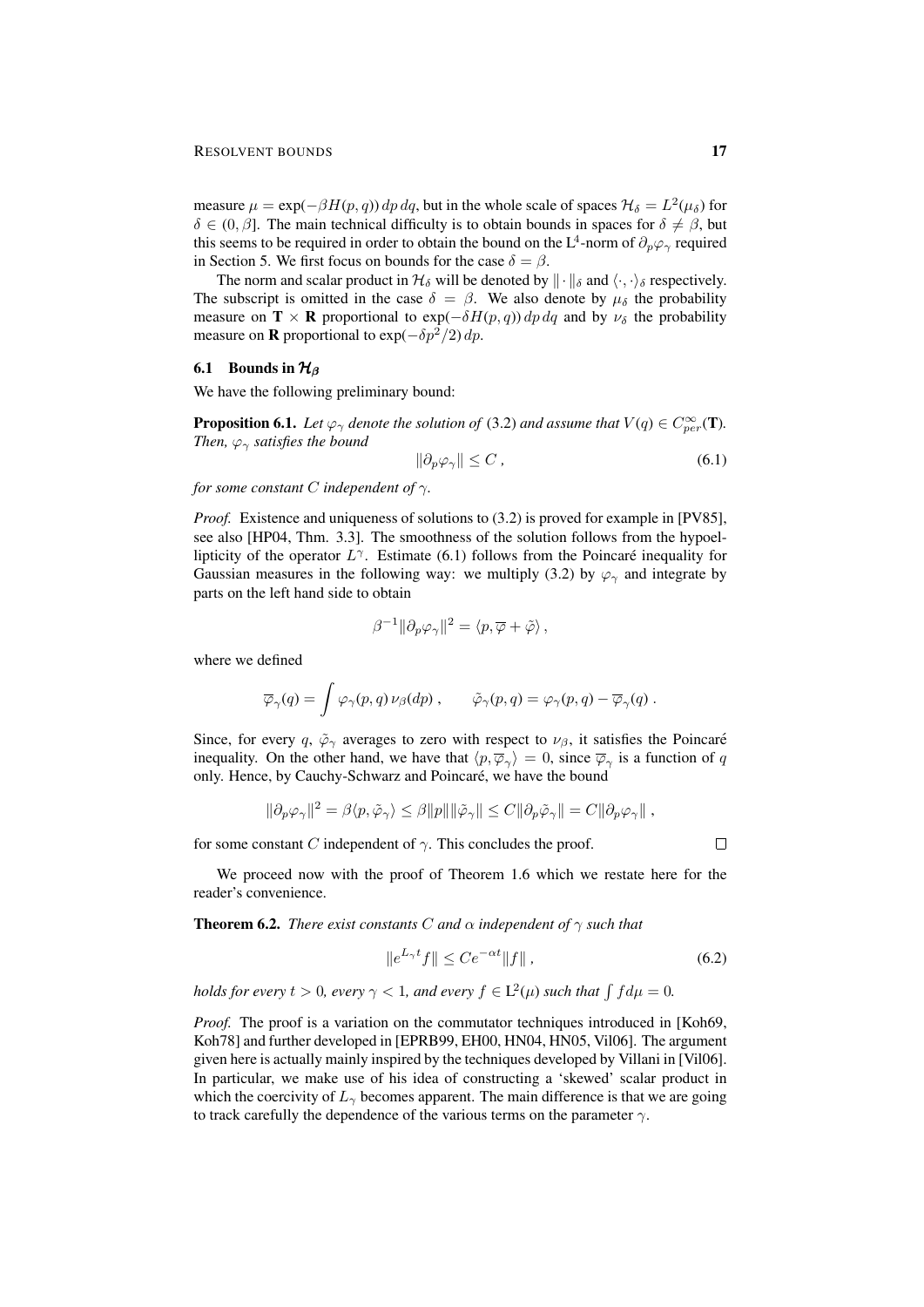We will use the following notations:

$$
A = \beta^{-1/2} \partial_p ,
$$
  
\n
$$
A^* = -\beta^{-1/2} \partial_p + \beta^{1/2} p ,
$$
  
\n
$$
B = p \partial_q - V'(q) \partial_p ,
$$
  
\n
$$
B^* = -B ,
$$

The reason why we are using the symbol  $B$  for the Liouville operator and not  $A$  as previously is to be consistent with the notations adopted in [Vil06]. With these notations, we have  $L_{\gamma} = -A^*A + \gamma^{-1}B$ . Here, the adjoints  $A^*$  and  $B^*$  are taken with respect to the scalar product in  $\mathcal{H} = L^2(\mu)$ . We also introduce the operators

$$
\hat{C} = [A, B] = \beta^{-1/2} \partial_q ,
$$
  
\n
$$
R = [\hat{C}, B] = -\beta^{-1/2} V''(q) \partial_p = -V''(q)A .
$$

We introduce the symmetric sesquilinear form  $\langle \langle \cdot, \cdot \rangle \rangle$  defined by polarisation from

$$
\langle\!\langle f,f\rangle\!\rangle=a\langle f,f\rangle+\gamma(b\langle Af,Af\rangle+2\operatorname{Re}\langle Af,\hat{C}f\rangle+b\langle\hat{C}f,\hat{C}f\rangle)\;,
$$

for some constants a and b to be determined later. If we take  $b > 1$ , then this is indeed positive definite and induces a norm equivalent to the norm  $\|\cdot\|_{1,\gamma}$  given by

$$
||f||_{1,\gamma}^2 = ||f||^2 + \gamma(||\partial_p f||^2 + ||\partial_q f||^2).
$$
 (6.3)

Following the same manipulations as in [Vil06, Theorem 18], we see that there exists a constant c independent of  $\gamma$  such that

$$
\begin{aligned} \text{Re}\langle f, L_{\gamma}f\rangle &= -\|Af\|^2\;,\\ \text{Re}\langle Af, AL_{\gamma}f\rangle &\leq -\|A^2f\|^2 + c\|Af\|^2 + \frac{c}{\gamma}\|Af\|\|\hat{C}f\|\;,\\ \text{Re}\langle Af, \hat{C}L_{\gamma}f\rangle &+ \text{Re}\langle AL_{\gamma}f, \hat{C}f\rangle &\leq -\frac{1}{\gamma}\|\hat{C}f\|^2 + \frac{c}{\gamma}\|Af\|^2\\ &\qquad + c\|A^2f\|\|\hat{C}Af\| + c\|\hat{C}f\|\|Af\|\;,\\ \text{Re}\langle \hat{C}f, \hat{C}L_{\gamma}f\rangle &\leq -\|\hat{C}Af\|^2 + \frac{c}{\gamma}\|Af\|\|\hat{C}f\|\;. \end{aligned}
$$

It is now easy to see that we can choose  $a \gg b \gg 1$  sufficiently large (but still independently of  $\gamma$ !) so that

$$
\text{Re}\langle\langle f, L_{\gamma} f \rangle\rangle \le -\|Af\|^2 - \|\hat{C}f\|^2 - \gamma(\|A^2f\|^2 + \|\hat{C}Af\|^2) \,. \tag{6.4}
$$

Note now that, provided that f is centred with respect to  $\mu$ , the Poincaré inequality tells us that there exists a constant  $\kappa$  such that

$$
||Af||^2 + ||\hat{C}f||^2 \ge \kappa ||f||^2,
$$

so that (6.4) implies in particular that  $\text{Re} \langle f, L_{\gamma} f \rangle \geq \kappa' \langle f, f \rangle$  for some  $\kappa'$ . This immediately implies that there exist positive constants  $C$  and  $\alpha$  such that

$$
||e^{L_{\gamma}t}f||_{1,\gamma} \le Ce^{-\alpha t}||f||_{1,\gamma}.
$$
\n(6.5)

We will now show that there exists a time  $\tau$  and a constant C, both independent of  $\gamma$ (provided that  $\gamma$  is sufficiently small) such that

$$
||e^{L_{\gamma}\tau}f||_{1,\gamma} \le C||f||. \tag{6.6}
$$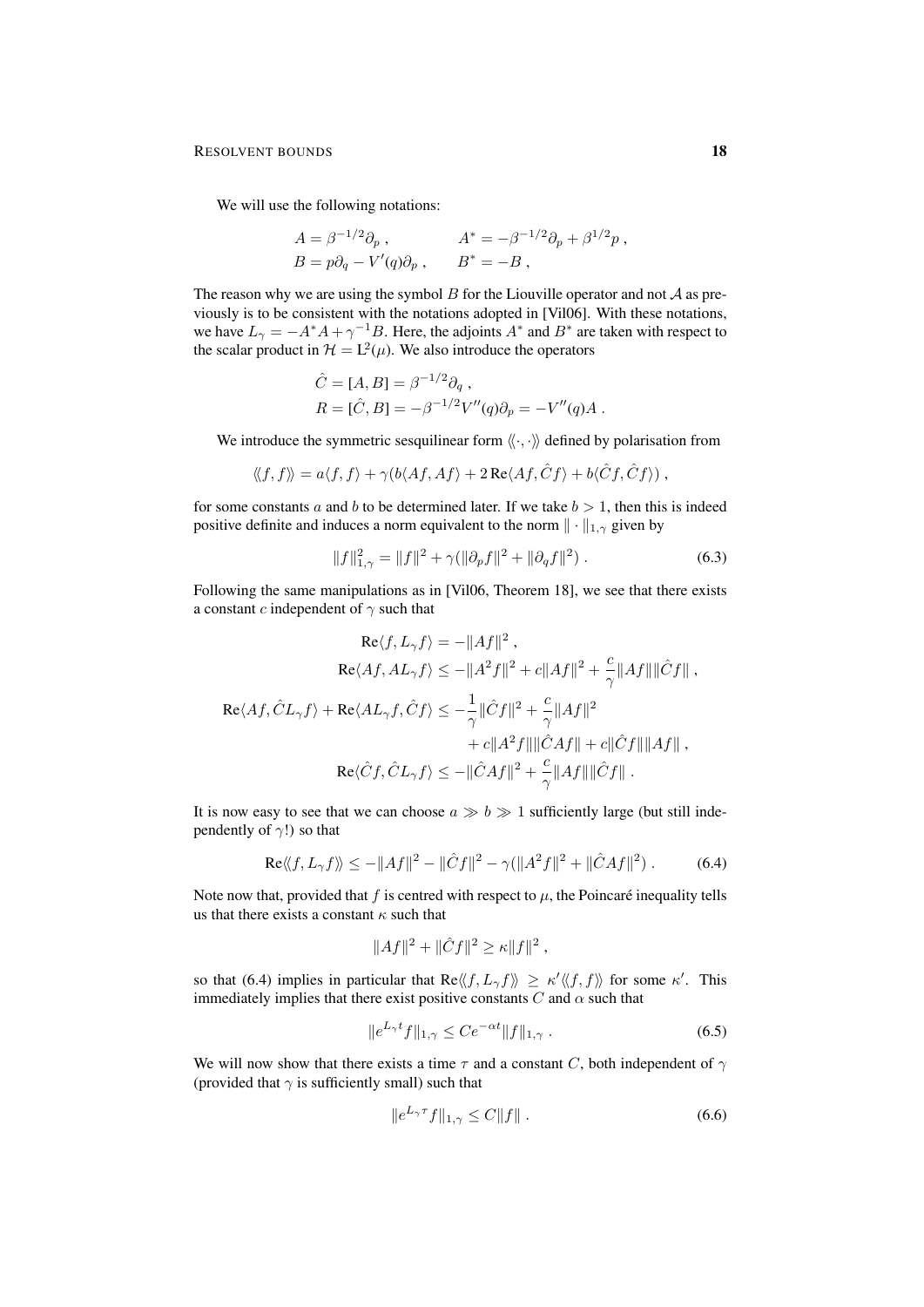Combining this with (6.5) and (6.3) then implies that (6.2) holds.

In order to show (6.6), we combine the previous technique with the usual trick for proving regularisation results for parabolic PDEs. We fix a smooth function  $f$  and we define the quantity

$$
2A_f(t) = K||f_t||^2 + \gamma(t||Af_t||^2 + t^3||\hat{C}f_t||^2 + \delta t^2 \langle Af_t, \hat{C}f_t \rangle), \qquad f_t = \mathcal{P}_t^{\gamma} f,
$$

for some (large) constant K and some (small) constant  $\delta$  to be determined later. Taking the time derivative of  $A_f$ , we obtain

$$
\partial_t A_f \leq -K \|Af_t\|^2 + \gamma \|Af_t\|^2 + t(-\gamma \|A^2 f_t\|^2 + c\gamma \|Af_t\|^2 + c\|Af_t\| \|\hat{C}f_t\|)
$$
  
+ 
$$
+ 3\gamma t^2 \|\hat{C}f_t\|^2 + t^3(-\gamma \|\hat{C}Af_t\|^2 + c\|Af_t\| \|\hat{C}f_t\|) + 2t\gamma \delta \langle Af_t, \hat{C}f_t \rangle
$$
  
+ 
$$
\delta t^2(-\|\hat{C}f_t\|^2 + c\|Af_t\|^2 + c\gamma \|A^2 f_t\| \|\hat{C}Af_t\| + c\gamma \|\hat{C}f_t\| \|Af_t\|)
$$
  

$$
\leq -\frac{K}{2} \|Af_t\|^2 - \gamma t \|A^2 f_t\|^2 - \gamma t^3 \|\hat{C}Af_t\|^2 - \delta t^2 \|\hat{C}f_t\|^2
$$
  
+ 
$$
ct \|Af_t\| \|\hat{C}f_t\| + c\gamma \delta t^2 \|A^2 f_t\| \|\hat{C}Af_t\|.
$$

(For the second inequality we changed the value of the constant  $c$  and we assumed that  $t \in [0, 1]$ .) Notice now that one can first choose  $\delta$  sufficiently small (but independently of  $\gamma$ ) such that

$$
c\gamma\delta t^2||A^2f_t|| ||\hat{C}Af_t|| \leq \gamma t||A^2f_t||^2 + \gamma t^3||\hat{C}Af_t||^2
$$
.

We can then choose  $K$  sufficiently large so that

$$
ct||Af_t|| ||\hat{C}f_t|| \leq \frac{K}{2} ||Af_t||^2 + \delta t^2 ||\hat{C}f_t||^2.
$$

With these choices, we get  $\partial_t A_f \leq 0$ , so that  $A_f(1) \leq A_f(0)$ . This immediately implies the bound (6.6).  $\Box$ 

By simply integrating from 0 to  $\infty$ , this implies that one has the resolvent bound:

$$
||L_{\gamma}^{-1}f|| \le C||f||,
$$
\n(6.7)

holding for every  $f \in H_\beta$  such that  $\langle 1, f \rangle = 0$ . It turns out that, up to a constant, this bound is actually optimal:

**Proposition 6.3.** *There exists a constant* C *independent* of  $\gamma$  *such that the operator norm of the resolvent satisfies*

$$
||L_{\gamma}^{-1}|| \geq C.
$$

*Proof.* We make use of the fact that the norm of the resolvent can be characterized by

$$
||L_{\gamma}^{-1}|| = \left(\inf_{f \in \mathcal{D}(L_{\gamma}) : \langle 1, f \rangle = 0} \frac{||L_{\gamma}f||}{||f||}\right)^{-1}.
$$
 (6.8)

If we take f of the form  $f = \varphi \circ H$  for an arbitrary smooth bounded function  $\varphi$  such that  $\langle 1, f \rangle = 0$ , then  $L_{\gamma} f$  (and therefore also  $||L_{\gamma} f||$ ) is independent of  $\gamma$ . Similarly,  $||f||$  is independent of  $\gamma$  so that the infimum appearing in (6.8) is bounded from above by a constant independent of  $\gamma$ , thus proving the claim. П

We now use these estimates to obtain bounds on the solution  $\varphi_{\gamma}$  to the Poisson equation  $-L_{\gamma}\varphi_{\gamma} = p$ .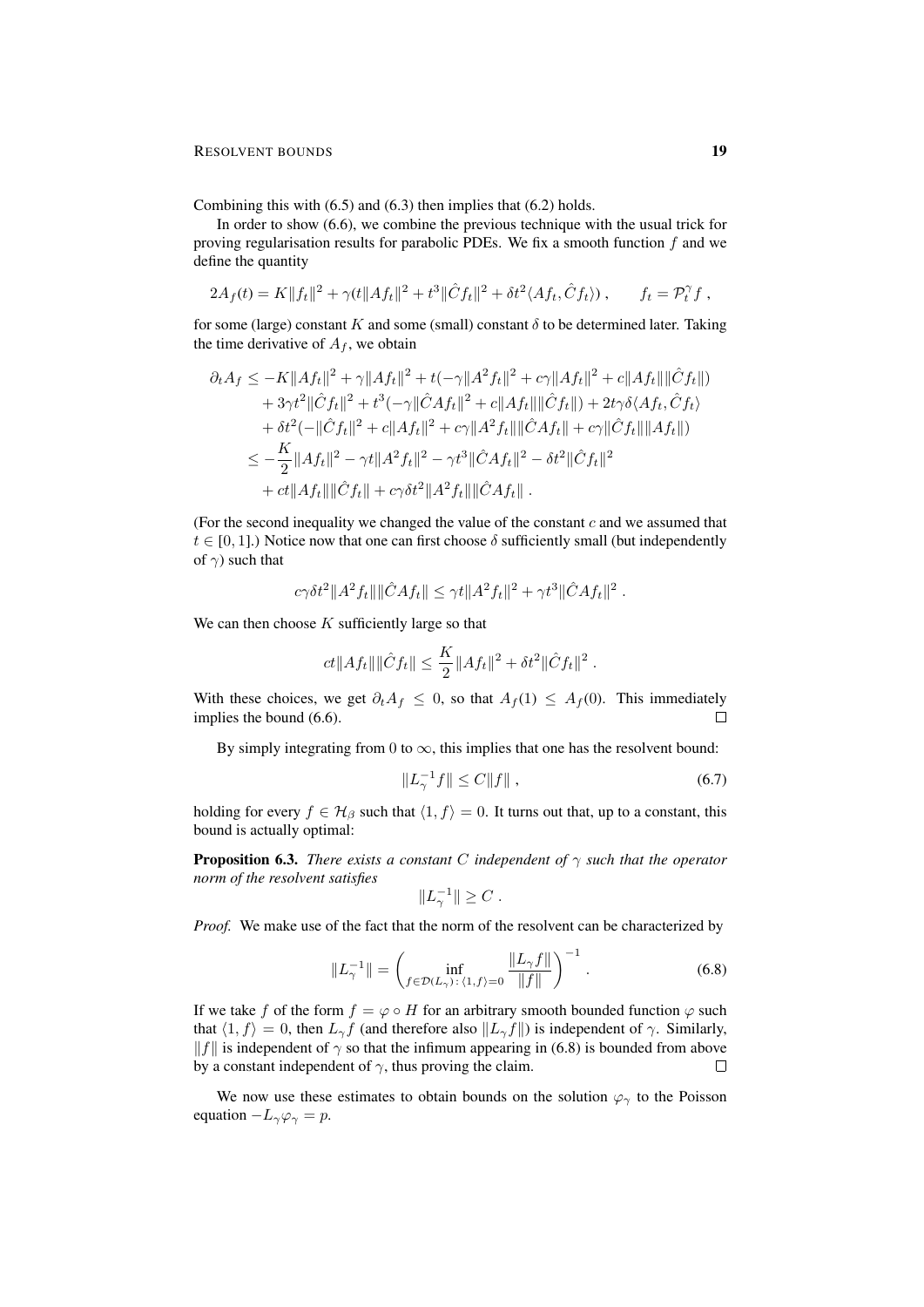RESOLVENT BOUNDS 20

Proposition 6.4. *There exists a constant* C *independent of* γ *such that*

$$
\|\varphi_\gamma\| + \|\partial_p \varphi_\gamma\| + \|\partial_q \varphi_\gamma\| \leq C.
$$

*Proof.* We have from (6.4) and the fact that the  $\|\cdot\|_{1,\gamma}$ -norm of p is bounded independently of  $\gamma$  that

$$
\|\partial_p\varphi_\gamma\|^2+\|\partial_q\varphi_\gamma\|^2\leq \mathrm{Re}\langle\!\langle\varphi_\gamma,L\varphi_\gamma\rangle\!\rangle=\mathrm{Re}\langle\!\langle\varphi_\gamma,p\rangle\!\rangle\leq C\|\varphi_\gamma\|_{1,\gamma}\leq C\;.
$$

The last inequality followed from the bound (6.5). One can actually extract slightly more from the above bounds. At this stage, we note that one can write  $B = \gamma(L A^*A$ , so that

$$
||B\varphi_{\gamma}||^2 = \gamma \langle p, B\varphi_{\gamma} \rangle - \gamma \langle A\varphi_{\gamma}, AB\varphi_{\gamma} \rangle.
$$

Since furthermore B is antisymmetric and  $[A, B] = \partial_q$ , we have

$$
||B\varphi_{\gamma}||^{2} \leq C\gamma + C\gamma ||\partial_{p}\varphi_{\gamma}|| ||\partial_{q}\varphi_{\gamma}||.
$$

Collecting this with the previous estimates, we obtain the existence of a constant  $C$  such that  $||B\varphi_{\gamma}|| \leq C\sqrt{\gamma}$ , which in turn yields a bound of the type  $||A^*A\varphi_{\gamma}|| \leq C/\sqrt{\gamma}$ .

#### 6.2 Bounds in  $\mathcal{H}_{\delta}$  with  $\delta \neq \beta$

We now show that similar bounds hold in every  $\mathcal{H}_{\delta}$ . The main difficulty is that these spaces are no longer weighted by the invariant measure of the system, so that several simplifications are lost. In particular, the very useful relation  $\text{Re}\langle\varphi, L_{\gamma}\varphi\rangle =$  $-\beta^{-1} \|\partial_p \varphi\|^2$  does not hold anymore.

Throughout this section, we will write  $L_{sym}$  for the symmetric part of  $L_{\gamma}$  in  $\mathcal{H}_{\delta}$ :  $\langle \varphi, L_{\gamma} \varphi \rangle_{\delta} = \langle \varphi, L_{sym} \varphi \rangle_{\delta}$ . An explicit calculation shows that one has

$$
L_{\text{sym}} = -\beta^{-1}\partial_p^*\partial_p + \frac{\beta-\delta}{2\beta} - \frac{\delta(\beta-\delta)}{2\beta}p^2 ,
$$

where we denote by  $\partial_p^* = -\partial_p + \delta p$  the adjoint of  $\partial_p$  in  $\mathcal{H}_\delta$ . Note that one has  $L_{sym} =$  $-\beta^{-1}\partial_p^*\partial_p$  if and only if  $\delta = \beta$ . A standard calculation shows that  $L_{sym}$  is unitarily equivalent to the Schrödinger operator corresponding to the harmonic oscillator, so that one can explicitly compute its spectral decomposition. In order to do so, we define

$$
\alpha = -\frac{\delta}{2} + \frac{\sqrt{\delta(2\beta - \delta)}}{2} , \qquad A = \beta^{-1/2} (\partial_p + \alpha p) , \qquad (6.9)
$$

and we note that one can write

$$
L_{\text{sym}} = -A^*A + \frac{\beta - \sqrt{\delta(2\beta - \delta)}}{2\beta} \,. \tag{6.10}
$$

Furthermore, one has  $[A^*, A] = -(2\alpha + \delta)/\beta$ . This shows that the eigenvalues of  $L_{sym}$ are given by

$$
\lambda_n = \frac{\beta - \sqrt{\delta(2\beta - \delta)}}{2\beta} - n \frac{\sqrt{\delta(2\beta - \delta)}}{\beta}, \qquad n = 0, 1, \dots,
$$

and the corresponding eigenfunctions are  $f_n \propto (A^*)^n f_0$  with  $f_0 \propto \exp(-\alpha p^2/2)$ . In the special case  $\delta = \beta$ , one simply has  $\lambda_n = -n$ .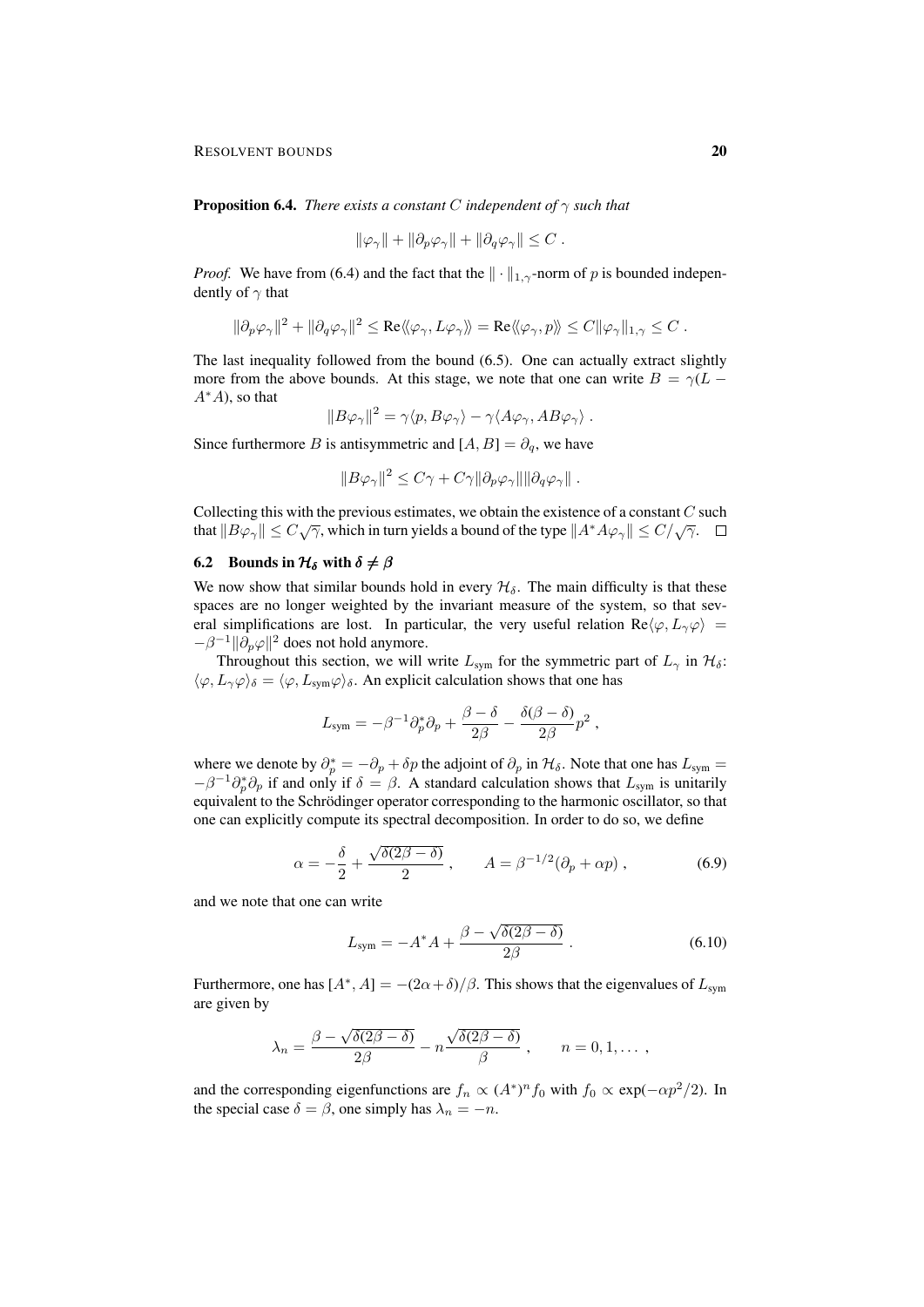In order to obtain bounds in  $\mathcal{H}_{\delta}$ , we note that (3.2) yields the relation

$$
||A\varphi_{\gamma}||_{\delta}^2 - \frac{\beta - \sqrt{\delta(2\beta - \delta)}}{2\beta} ||\varphi_{\gamma}||_{\delta}^2 = \langle \varphi_{\gamma}, p \rangle_{\delta}.
$$

This immediately implies that there exist constants C and N independent of  $\gamma$  such that one has

$$
\frac{1}{2}(\|A\varphi_{\gamma}\|_{\delta}^2 + \|\varphi_{\gamma}\|_{\delta}^2) \leq |\langle \varphi_{\gamma}, p \rangle_{\delta}| + C \sum_{k=0}^{N} \int_{\mathbf{T}} \Bigl(\int_{\mathbf{R}} f_k(p) \varphi_{\gamma}(p, q) e^{-\delta p^2/2} dp \Bigr)^2 dq.
$$

On the other hand, all the  $f_k$ 's are of the form  $P_k(p)e^{-\alpha p^2/p}$  for some polynomial  $P_k$ of degree k. This implies that, for every  $\delta' < 2(\alpha + \delta)$ , there exist constants  $C_1$ ,  $C_2$ such that one has the bound

$$
||A\varphi_{\gamma}||_{\delta} + ||\varphi_{\gamma}||_{\delta} \leq C_1 + C_2 ||\varphi_{\gamma}||_{\delta'}.
$$

Since, for  $\delta \geq \beta$ , one has  $\alpha \geq 0$ , one has in particular the bound

$$
||A\varphi_{\gamma}||_{\delta} + ||\varphi_{\gamma}||_{\delta} \le C(1 + ||\varphi_{\gamma}||_{2\delta}). \tag{6.11}
$$

This calculation shows that:

**Proposition 6.5.** *One has*  $\varphi_{\gamma} \in \bigcap_{\delta>0} \mathcal{H}_{\delta}$  *and, for every*  $\delta \in (0,\beta]$ *, there exists a constant* C *independent of* γ *such that*

$$
\|\partial_p \varphi_\gamma\|_\delta^2 + \|\varphi_\gamma\|_\delta^2 \le C \,. \tag{6.12}
$$

.

*Proof.* Since one has  $\|\varphi_\gamma\|_{\delta} \leq C \|\varphi_\gamma\|_{\delta'}$  for  $\delta \geq \delta'$ , we can apply (6.11) recursively to obtain

$$
||A\varphi_{\gamma}||_{\delta} + ||\varphi_{\gamma}||_{\delta} \leq C(1 + ||\varphi_{\gamma}||_{\beta}) \leq C,
$$

where we made use of Proposition 6.1 for the second inequality (the two constants  $C$ are of course different). Since furthermore  $||p\varphi_{\gamma}||_{\delta} \leq C ||\varphi_{\gamma}||_{\delta}$  for  $\delta \geq \delta'$ , this proves the claim.  $\Box$ 

We are now going to show that it is also possible to obtain an order 1 bound for  $\|\partial_q\varphi_\gamma\|_{\delta}$ , but as before this is less straightforward. We first start with the following preparatory result:

Proposition 6.6. *There exists a constant* C *independent of* γ *such that*

$$
\|\partial_p^2\varphi_\gamma\|+\|\partial_p\partial_q\varphi_\gamma\|+\|\partial_q^2\varphi_\gamma\|\leq \frac{C}{\sqrt{\gamma}}
$$

*Proof.* The bound for  $\|\partial_p^2 \varphi_\gamma\|$  was obtained in Proposition 6.4. In order to obtain the bound on  $\partial_p\partial_q\varphi_\gamma$ , note that one has  $[L_\gamma, \partial_q] = \gamma^{-1}V''(q)\partial_p$ , so that  $L_\gamma\partial_q\varphi_\gamma =$  $\gamma^{-1}V''(q)\partial_p\varphi_\gamma$ . Therefore, we have

$$
\|\partial_p\partial_q\varphi_\gamma\|^2=\langle\partial_q\varphi_\gamma,L_\gamma\partial_q\varphi_\gamma\rangle=\gamma^{-1}\langle\partial_q\varphi_\gamma,V''(q)\partial_p\varphi_\gamma\rangle\leq \frac{C}{\gamma}\|\partial_q\varphi_\gamma\|\|\partial_p\varphi_\gamma\|\ ,
$$

so that the bound follows from Proposition 6.4. Finally, it follows from (6.4) that we have the bound

$$
\|\partial_q^2\varphi_\gamma\|^2\leq |\langle\!\langle \partial_q\varphi_\gamma,L_\gamma\partial_q\varphi_\gamma\rangle\!\rangle|=\gamma^{-1}|\langle\!\langle \partial_q\varphi_\gamma,V''(q)\partial_p\varphi_\gamma\rangle\!\rangle|
$$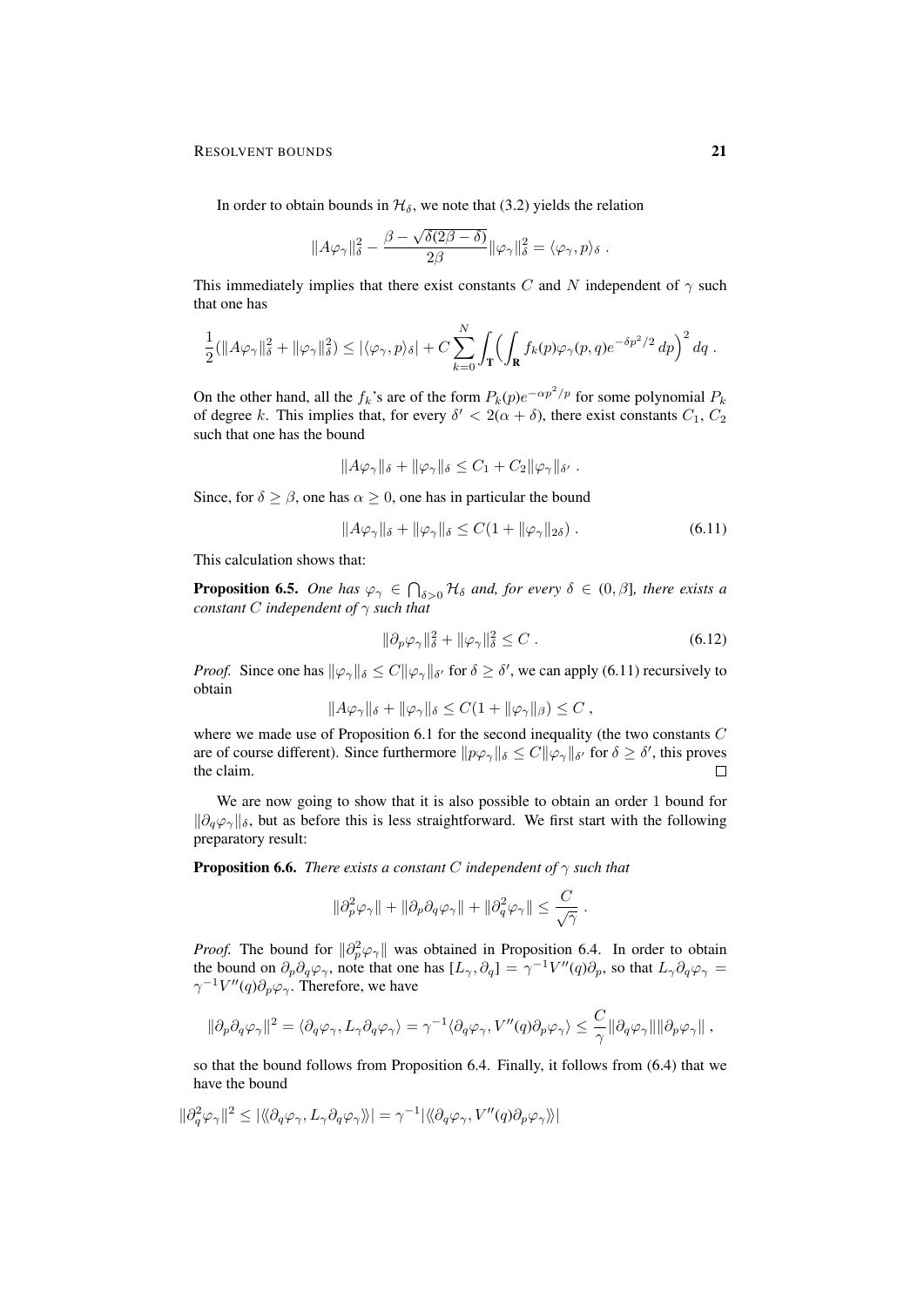$$
\leq \frac{C}{\gamma} \|\partial_q \varphi_\gamma\| \|\partial_p \varphi_\gamma\| + C(\|\partial_p \partial_q \varphi_\gamma\|^2 + \|\partial_p \partial_q \varphi_\gamma\| \|\partial_p^2 \varphi_\gamma\| + \|\partial_q^2 \varphi_\gamma\| \|\partial_p \partial_q \varphi_\gamma\| + \|\partial_q^2 \varphi_\gamma\| \|\partial_p^2 \varphi_\gamma\| + \|\partial_q^2 \varphi_\gamma\| \|\partial_p \varphi_\gamma\| + \|\partial_p \partial_q \varphi_\gamma\| \|\partial_p \varphi_\gamma\|)
$$
  

$$
\leq \frac{C}{\gamma} + \frac{1}{2} \|\partial_q^2 \varphi_\gamma\|^2,
$$

where we made use of all of the the previously obtained bounds in the last step.  $\Box$ 

Our aim now is to mimic the proof of Theorem 1.6, with the space  $\mathcal{H}_{\beta}$  replaced by  $\mathcal{H}_{\delta}$  for some arbitrary  $\delta \in (0, \beta]$ . We define A as in (6.9) and we set as before  $\vec{B} = p\partial_q - V'(q)\partial_p$ . We furthermore define the operator  $\tilde{B}$  (which is antisymmetric in  $\mathcal{H}_{\delta}$ ) by

$$
\tilde{B} = \frac{\delta - \beta}{\beta} \left( p \partial_p - \frac{\delta}{2} p^2 + \frac{1}{2} \right) .
$$

With these notations, we can check that  $L_{\gamma}$  can be written as

$$
L_{\gamma} = -A^*A + \frac{1}{\gamma}B + \tilde{B} + \frac{\beta - \sqrt{\delta(2\beta - \delta)}}{2\beta},
$$

where the adjoint of A is taken in  $\mathcal{H}_{\delta}$ . This motivates the definition of an operator  $\hat{L}_{\gamma}$ given by

$$
\hat{L}_{\gamma} = -A^*A + \frac{1}{\gamma}B \; .
$$

Our strategy is then to obtain a bound similar to (6.4) with  $L_{\gamma}$  replaced by  $\hat{L}_{\gamma}$  and to use make use of the fact that the difference between  $L_{\gamma}$  and  $\hat{L}_{\gamma}$  is sufficiently "small".

**Theorem 6.7.** *For every*  $\delta \in (0, \beta]$ *, there exists a constant* C *such that* 

$$
\|\partial_p \varphi_\gamma\|_\delta^2 + \|\partial_q \varphi_\gamma\|_\delta^2 + \gamma (\|\partial_p^2 \varphi_\gamma\|_\delta^2 + \|\partial_p \partial_q \varphi_\gamma\|_\delta^2 + \|\partial_q^2 \varphi_\gamma\|_\delta^2) \le C \,,\tag{6.13}
$$

*independently of* γ*.*

**Remark 6.8.** In terms of  $L^2$ -estimates, these bounds are likely not to be absolutely *optimal. In the limit*  $\gamma \to 0$  *the solution*  $\varphi_{\gamma}$  *of the Poisson equation* (3.2) *indeed converges to a function of the form*

$$
\varphi_{\gamma,0}(p,q) = \begin{cases} \varphi \circ H & \text{for } p \ge 0 \\ -\varphi \circ H & \text{for } p \le 0 \end{cases}
$$

*where*  $\varphi \colon \mathbf{R}_+ \to \mathbf{R}_+$  *is a smooth function with*  $\varphi_\gamma(H) = 0$  *for*  $H \leq E_0$  *and such that*  $\lim_{H \downarrow E_0} \varphi'(H) \neq 0$ . Note that the second derivative of  $\varphi_{\gamma,0}$  is therefore not square*integrable. For small values of*  $\gamma$ *, it is believed [Sow03, Sow05] that, around*  $H = E_0$ *, the function*  $\varphi$ <sub>γ</sub> *develops a 'boundary layer' of width*  $\sqrt{\gamma}$  *on which, from simple scaling* arguments, its second derivative should be of order  $\gamma^{-1/2}$  .

*Proof of Theorem 6.7.* We define as before the operators  $\hat{C}$  and R by

$$
\hat{C} = [A, B] = \beta^{-1/2} (\partial_q + \alpha V'(q)), \qquad R = [\hat{C}, B] = -V''(q)A.
$$

With these notations, we define similarly as before the scalar product

$$
\langle\!\langle f,f\rangle\!\rangle_\delta = a\|f\|_\delta^2 + \gamma (b\langle Af,Af\rangle_\delta + 2{\rm Re}\langle Af,\hat{C}f\rangle_\delta + b\langle \hat{C}f,\hat{C}f\rangle_\delta)\ ,
$$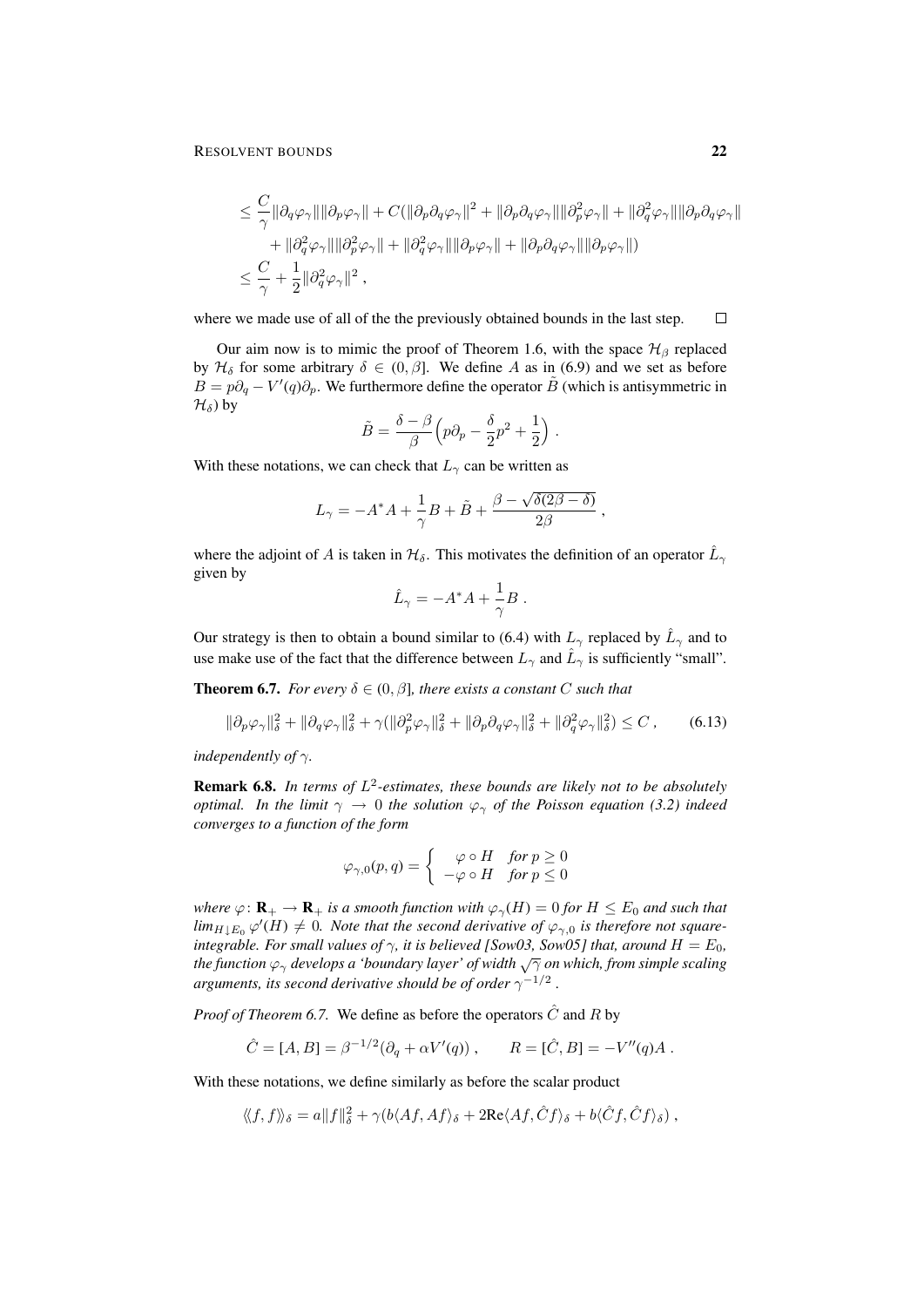where  $a$  and  $b$  are constants to be determined later. Since the algebraic relations between  $\hat{L}_{\gamma}$ , A, B,  $\hat{C}$ , and R are exactly the same as above, we can retrace step by step the proof of (6.4) to get

$$
||Af||_{\delta}^2 + ||\hat{C}f||_{\delta}^2 + \gamma(||A^2f||_{\delta}^2 + ||\hat{C}Af||_{\delta}^2) \le -\text{Re}\langle\langle f, \hat{L}_{\gamma}f \rangle\rangle_{\delta}.
$$
 (6.14)

Since furthermore we know from Proposition 6.5 that  $\|\varphi_{\gamma}\|_{\delta}$  and (and therefore also  $\|p^n\varphi_\gamma\|_\delta$  for every n) are bounded by constants independent of  $\gamma$ , this implies the existence of a constant C such that

$$
\begin{aligned} \|\partial_p\varphi_\gamma\|_\delta^2+\|\partial_q\varphi_\gamma\|_\delta^2+\gamma(\|\partial_p^2\varphi_\gamma\|_\delta^2+\|\partial_p\partial_q\varphi_\gamma\|_\delta^2) \\ &\leq C(1+\langle\!\langle\varphi_\gamma,\varphi_\gamma\rangle\!\rangle_\delta+\left|\langle\!\langle\varphi_\gamma,p\partial_p\varphi_\gamma\rangle\!\rangle_\delta\right|)\,. \end{aligned}
$$

However, it is a straightforward calculation to check that, from Proposition 6.5 and the definition of  $\langle\!\langle \cdot, \cdot \rangle\!\rangle_{\delta}$ , one has

$$
|\langle\!\langle\varphi_\gamma,p\partial_p\varphi_\gamma\rangle\!\rangle_\delta| \leq \frac{1}{2} ( \|\partial_p\varphi_\gamma\|_\delta^2 + \gamma( \|\partial_p^2\varphi_\gamma\|_\delta^2 + \|\partial_p\partial_q\varphi_\gamma\|_\delta^2) ) + C (1 + \langle\!\langle\varphi_\gamma,\varphi_\gamma\rangle\!\rangle) ,
$$

so that we get the bound

$$
\|\partial_p\varphi_\gamma\|_\delta^2 + \|\partial_q\varphi_\gamma\|_\delta^2 + \gamma(\|\partial_p^2\varphi_\gamma\|_\delta^2 + \|\partial_p\partial_q\varphi_\gamma\|_\delta^2) \leq C(1 + \langle\!\langle \varphi_\gamma, \varphi_\gamma \rangle\!\rangle_\delta).
$$

We can actually even get slightly better than that, in the same way as in Proposition 6.6. Using (6.14) and the commutation relation  $[\hat{L}_{\gamma}, \partial_q] = \gamma^{-1} V''(q) \partial_p$ , we have:

$$
\|\partial_q^2\varphi_\gamma\|_\delta^2 \leq C + |\langle \langle \partial_q \varphi_\gamma, \hat{L}_\gamma \partial_q \varphi_\gamma \rangle \rangle_\delta| \leq C + C|\gamma^{-1} \langle \langle \partial_q \varphi_\gamma, V''(q) \partial_p \varphi_\gamma \rangle \rangle_\delta|,
$$

so that we finally get the existence of a constant  $C$  such that

$$
\|\partial_p \varphi_\gamma\|_\delta^2 + \|\partial_q \varphi_\gamma\|_\delta^2 + \gamma (\|\partial_p^2 \varphi_\gamma\|_\delta^2 + \|\partial_p \partial_q \varphi_\gamma\|_\delta^2 + \|\partial_q^2 \varphi_\gamma\|_\delta^2) \le C(1 + \langle\langle \varphi_\gamma, \varphi_\gamma \rangle\rangle_\delta). \tag{6.15}
$$

Our aim now is to show that, for every  $\delta \in (0, \beta]$ , there exists a constant C such that  $\langle\langle \varphi_\gamma, \varphi_\gamma \rangle\rangle_\delta \leq C$ , independently of  $\gamma$ , which will then conclude the proof of the theorem. This will be performed thanks to a bootstrapping argument similar to the one we used already in the proof of Proposition 6.5. One has, for some constant  $c > 0$ ,

$$
c \langle \langle \varphi_{\gamma}, \varphi_{\gamma} \rangle \rangle_{\delta} \leq ||\varphi_{\gamma}||_{\delta}^{2} + \gamma(||\partial_{p}\varphi_{\gamma}||_{\delta}^{2} + ||\partial_{q}\varphi_{\gamma}||_{\delta}^{2})
$$
  
\n
$$
\leq ||\varphi_{\gamma}||_{\delta}^{2} + \gamma \int_{\mathbf{T}} \int_{\mathbf{R}} ((\partial_{p}\varphi_{\gamma})^{2} + (\partial_{q}\varphi_{\gamma})^{2}) \mu_{\delta}(dp dq)
$$
  
\n
$$
\leq ||\varphi_{\gamma}||_{\delta}^{2} + \gamma \int_{\mathbf{T}} \int_{\mathbf{R}} \left( |\varphi_{\gamma}\partial_{p}^{2}\varphi_{\gamma}| + |\varphi_{\gamma}\partial_{q}^{2}\varphi_{\gamma}| \right)
$$
  
\n
$$
+ \delta |p\varphi_{\gamma}\partial_{p}\varphi_{\gamma}| + \delta |V'(q)\varphi_{\gamma}\partial_{q}\varphi_{\gamma}| \right) \mu_{\delta}(dp dq)
$$

Writing  $2\delta = \delta_1 + \delta_2$  with  $\delta_i > 0$  and applying Cauchy-Schwarz, we obtain from this the existence of positive constants  $c$  and  $C$  such that

$$
c \langle \langle \varphi_{\gamma}, \varphi_{\gamma} \rangle \rangle_{\delta} \leq \|\varphi_{\gamma}\|_{\delta}^{2} + C\gamma(\|\varphi_{\gamma}\|_{\delta_{1}} + \|p\varphi_{\gamma}\|_{\delta_{1}})\times (\|\partial_{p}^{2}\varphi_{\gamma}\|_{\delta_{2}} + \|\partial_{q}^{2}\varphi_{\gamma}\|_{\delta_{2}} + \|\partial_{p}\varphi_{\gamma}\|_{\delta_{2}} + \|\partial_{q}\varphi_{\gamma}\|_{\delta_{2}}).
$$

It therefore follows from (6.15) and Proposition 6.5 that there is a constant (depending on the choice of  $\delta_i$ ) such that

$$
\langle\!\langle \varphi_\gamma, \varphi_\gamma \rangle\!\rangle_{\delta} \leq C(1 + \langle\!\langle \varphi_\gamma, \varphi_\gamma \rangle\!\rangle_{\delta_2}).
$$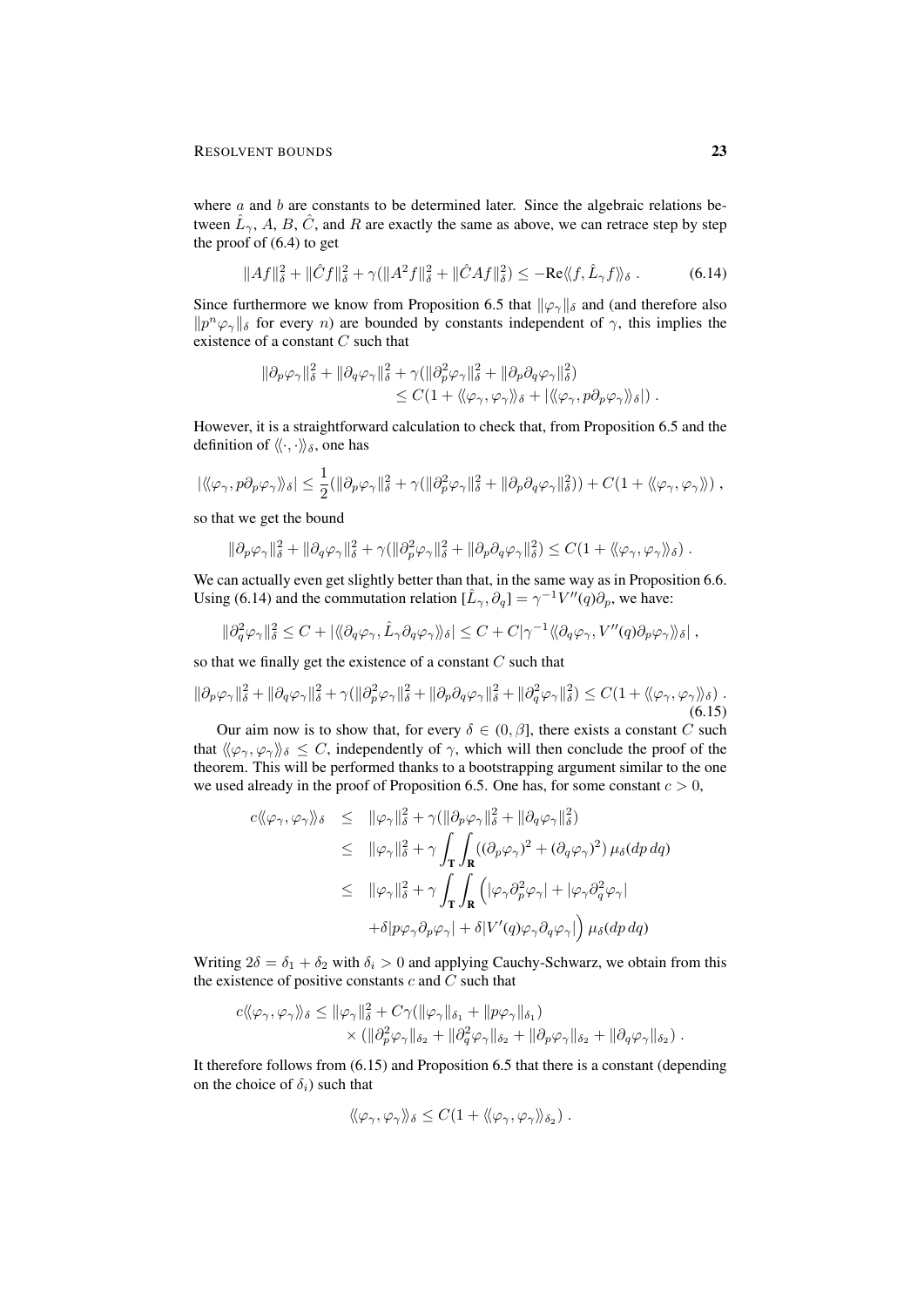Since  $\delta_2$  can be chosen larger than  $\delta$  (actually up to, but not including  $2\delta$ ), we can apply this inequality recursively to bound  $\langle\langle\varphi_\gamma,\varphi_\gamma\rangle\rangle_\delta$  by  $\langle\langle\varphi_\gamma,\varphi_\gamma\rangle\rangle_\beta$  which in turn has already been bounded in Propositions 6.5 and 6.6.  $\Box$ 

As a simple corollary, we have the following bound on  $\partial_p\varphi_\gamma$  which is used in the proof of Theorem 1.2:

**Corollary 6.9.** *The function*  $\partial_p \varphi_\gamma$  *belongs to*  $L^4(\mu_\delta)$  *for every*  $\delta \in (0, \beta]$  *and every*  $\gamma > 0$ *. Its norm in*  $L^4(\mu_\delta)$  *is of order*  $\mathcal{O}(\gamma^{-1/4})$ *.* 

*Proof.* Denoting by  $\Delta$  the Laplacian on  $\mathbb{R}^2$ , it follows from the fractional Sobolev inequalities that

$$
\left(\int |\partial_p \varphi_\gamma|^4 \mu_\delta (dp \, dq)\right)^{1/2} \le \int \left((1 - \Delta)^{1/4} \partial_p \varphi_\gamma e^{-\delta H(p,q)/4} \, dp \, dq\right)^2 \, dp \, dq
$$
  
\n
$$
\le \int \left((1 - \Delta)^{1/2} \partial_p \varphi_\gamma e^{-\delta H(p,q)/4}\right) \partial_p \varphi_\gamma e^{-\delta H(p,q)/4} \, dp \, dq
$$
  
\n
$$
\le C \|\partial_p \varphi_\gamma\|_{\delta/2} (\|\partial_p \varphi_\gamma\|_{\delta/2} + \|\partial_p^2 \varphi_\gamma\|_{\delta/2} + \|\partial_q \partial_p \varphi_\gamma\|_{\delta/2} + \|p \partial_p \varphi_\gamma\|_{\delta/2})
$$
  
\n
$$
\le C \left(1 + \gamma^{-1/2}\right),
$$

were we used Theorem 6.7.

**Remark 6.10.** *In a similar way, one can obtain, for every*  $p \in [1,\infty)$ *, bounds of order*  $\mathcal{O}(1)$  *for*  $\varphi_\gamma L^p(\mu_\delta)$ . Unfortunately, using the Sobolev bounds obtained for  $\varphi_\gamma$  in this *section, it is not possible to obtain bounds of order*  $\mathcal{O}(1)$  *for*  $\partial_p \varphi_\gamma$  *in*  $L^p(\mu_\delta)$ *, even though we conjecture that such bounds hold true.*

#### References

- [EH00] J.-P. ECKMANN and M. HAIRER. Non-equilibrium statistical mechanics of strongly anharmonic chains of oscillators. *Comm. Math. Phys.* 212, no. 1, (2000), 105–164.
- [EK86] S. ETHIER and T. KURTZ. *Markov processes*. Wiley Series in Probability and Mathematical Statistics: Probability and Mathematical Statistics. John Wiley & Sons Inc., New York, 1986.
- [EPRB99] J.-P. ECKMANN, C.-A. PILLET, and L. REY-BELLET. Non-equilibrium statistical mechanics of anharmonic chains coupled to two heat baths at different temperatures. *Comm. Math. Phys.* 201, no. 3, (1999), 657–697.
- [Fan02] A. FANNJIANG. Time scales in homogenization of periodic flows with vanishing molecular diffusion. *J. Differential Equations* 179, no. 2, (2002), 433–455.
- [Fre04] M. FREIDLIN. Some remarks on the Smoluchowski-Kramers approximation. *J. Statist. Phys.* 117, no. 3-4, (2004), 617–634.
- [FW84] M. I. FREIDLIN and A. D. WENTZELL. *Random perturbations of dynamical systems*, vol. 260 of *Grundlehren der Mathematischen Wissenschaften [Fundamental Principles of Mathematical Sciences]*. Springer-Verlag, New York, 1984.
- [FW94] M. I. FREIDLIN and A. D. WENTZELL. Random perturbations of Hamiltonian systems. *Mem. Amer. Math. Soc.* 109, no. 523, (1994), viii+82.
- [FW98] M. FREIDLIN and M. WEBER. Random perturbations of nonlinear oscillators. *Ann. Probab.* 26, no. 3, (1998), 925–967.
- [FW99] M. FREIDLIN and M. WEBER. A remark on random perturbations of the nonlinear pendulum. *Ann. Appl. Probab.* 9, no. 3, (1999), 611–628.

 $\Box$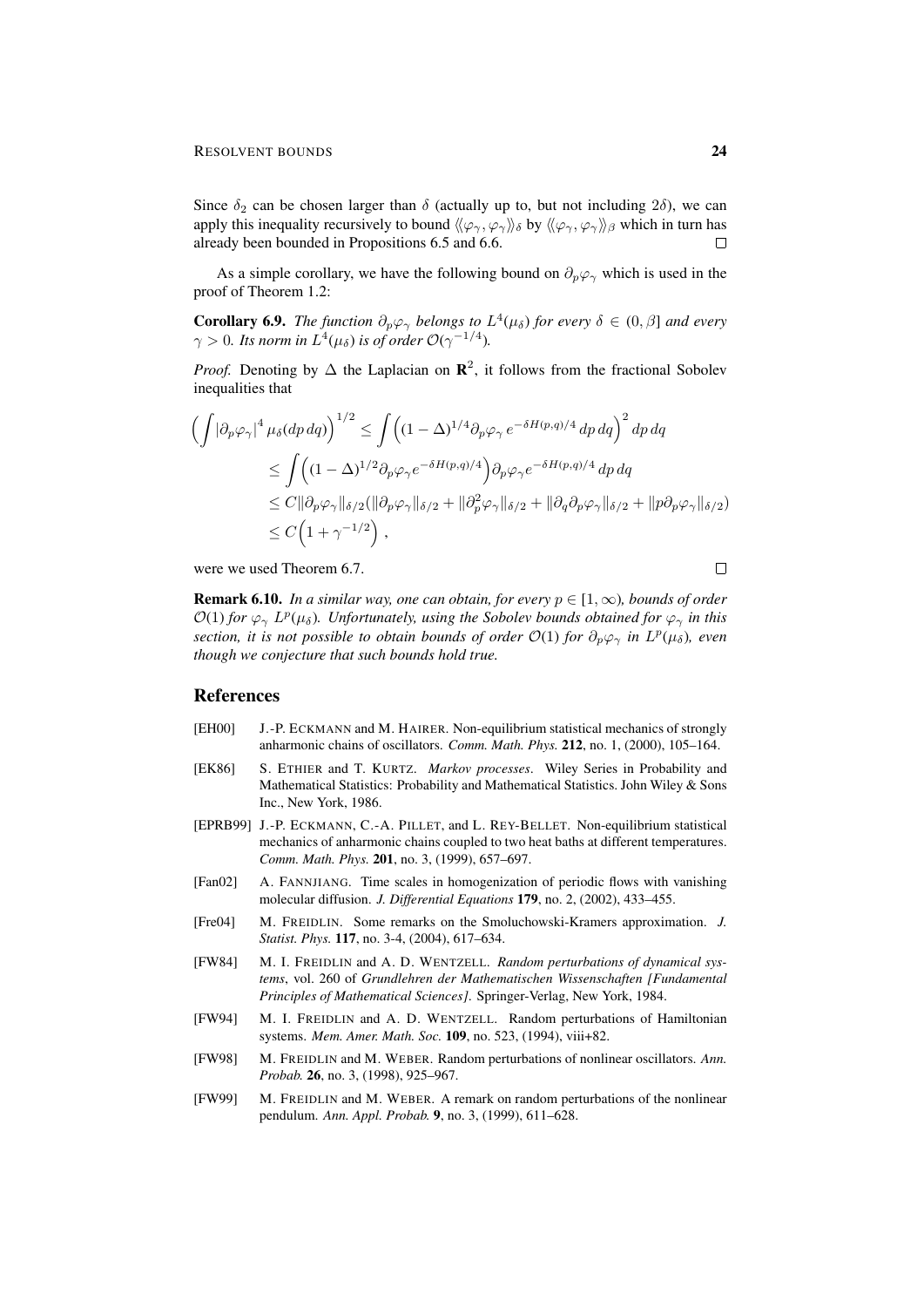- [Hér07] F. HÉRAU. Short and long time behavior of the Fokker-Planck equation in a confining potential and applications. *J. Funct. Anal.* 244, no. 1, (2007), 95–118.
- [HL84] W. HORSTHEMKE and R. LEFEVER. *Noise-induced transitions*, vol. 15 of *Springer Series in Synergetics*. Springer-Verlag, Berlin, 1984. Theory and applications in physics, chemistry, and biology.
- [HN04] F. HÉRAU and F. NIER. Isotropic hypoellipticity and trend to equilibrium for the Fokker-Planck equation with a high-degree potential. *Arch. Ration. Mech. Anal.* 171, no. 2, (2004), 151–218.
- [HN05] B. HELFFER and F. NIER. *Hypoelliptic estimates and spectral theory for Fokker-Planck operators and Witten Laplacians*, vol. 1862 of *Lecture Notes in Mathematics*. Springer-Verlag, Berlin, 2005.
- [HP04] M. HAIRER and G. PAVLIOTIS. Periodic homogenization for hypoelliptic diffusions. *J. Statist. Phys.* 117, no. 1-2, (2004), 261–279.
- [HTB90] P. HANGGI, P. TALKNER, and M. BORKOVEC. Reaction-rate theory: fifty years after Kramers. *Rev. Modern Phys.* 62, no. 2, (1990), 251–341.
- [Koh69] J. J. KOHN. Pseudo-differential operators and non-elliptic problems. In *Pseudo-Diff. Operators (C.I.M.E., Stresa, 1968)*, 157–165. Edizioni Cremonese, Rome, 1969.
- [Koh78] J. J. KOHN. Lectures on degenerate elliptic problems. In *Pseudodifferential operator with applications (Bressanone, 1977)*, 89–151. Liguori, Naples, 1978.
- [Koz89] S. KOZLOV. Geometric aspects of averaging. *Uspekhi Mat. Nauk* 44, no. 2(266), (1989), 79–120.
- [KV86] C. KIPNIS and S. R. S. VARADHAN. Central limit theorem for additive functionals of reversible Markov processes and applications to simple exclusions. *Comm. Math. Phys.* **104**, no. 1, (1986), 1-19.
- [LSR<sup>+</sup>04] A. LACASTA, J. SANCHO, A. ROMERO, I. SOKOLOV, and K. LINDENBERG. From subdiffusion to superdiffusion of particles on solid surfaces. *Phys. Rev. E* 70, (2004), 051104.
- [Nel67] E. NELSON. *Dynamical theories of Brownian motion*. Princeton University Press, Princeton, N.J., 1967.
- [Oll94] S. OLLA. *Homogenization of Diffusion Processes in Random Fields*. Lecture Notes, 1994.
- [PS05] G. A. PAVLIOTIS and A. M. STUART. Analysis of white noise limits for stochastic systems with two fast relaxation times. *Multiscale Model. Simul.* 4, no. 1, (2005), 1–35 (electronic).
- [PS07] G. PAVLIOTIS and A. STUART. *Multiscale Methods: Homogenization and Averaging*. Lecture Notes, 2007.
- [PV85] G. PAPANICOLAOU and S. R. S. VARADHAN. Ornstein-Uhlenbeck process in a random potential. *Comm. Pure Appl. Math.* 38, no. 6, (1985), 819–834.
- [Rei02] P. REIMANN. Brownian motors: noisy transport far from equilibrium. *Phys. Rep.* 361, no. 2-4, (2002), 57–265.
- [Ris89] H. RISKEN. *The Fokker-Planck equation*, vol. 18 of *Springer Series in Synergetics*. Springer-Verlag, Berlin, 1989.
- [Rod89] H. RODENHAUSEN. Einstein's relation between diffusion constant and mobility for a diffusion model. *J. Statist. Phys.* 55, no. 5-6, (1989), 1065–1088.
- [SCF06] S. S. CERRAI and M. FREIDLIN. On the Smoluchowski-Kramers approximation for a system with an infinite number of degrees of freedom. *Probab. Theory Related Fields* 135, no. 3, (2006), 363–394.